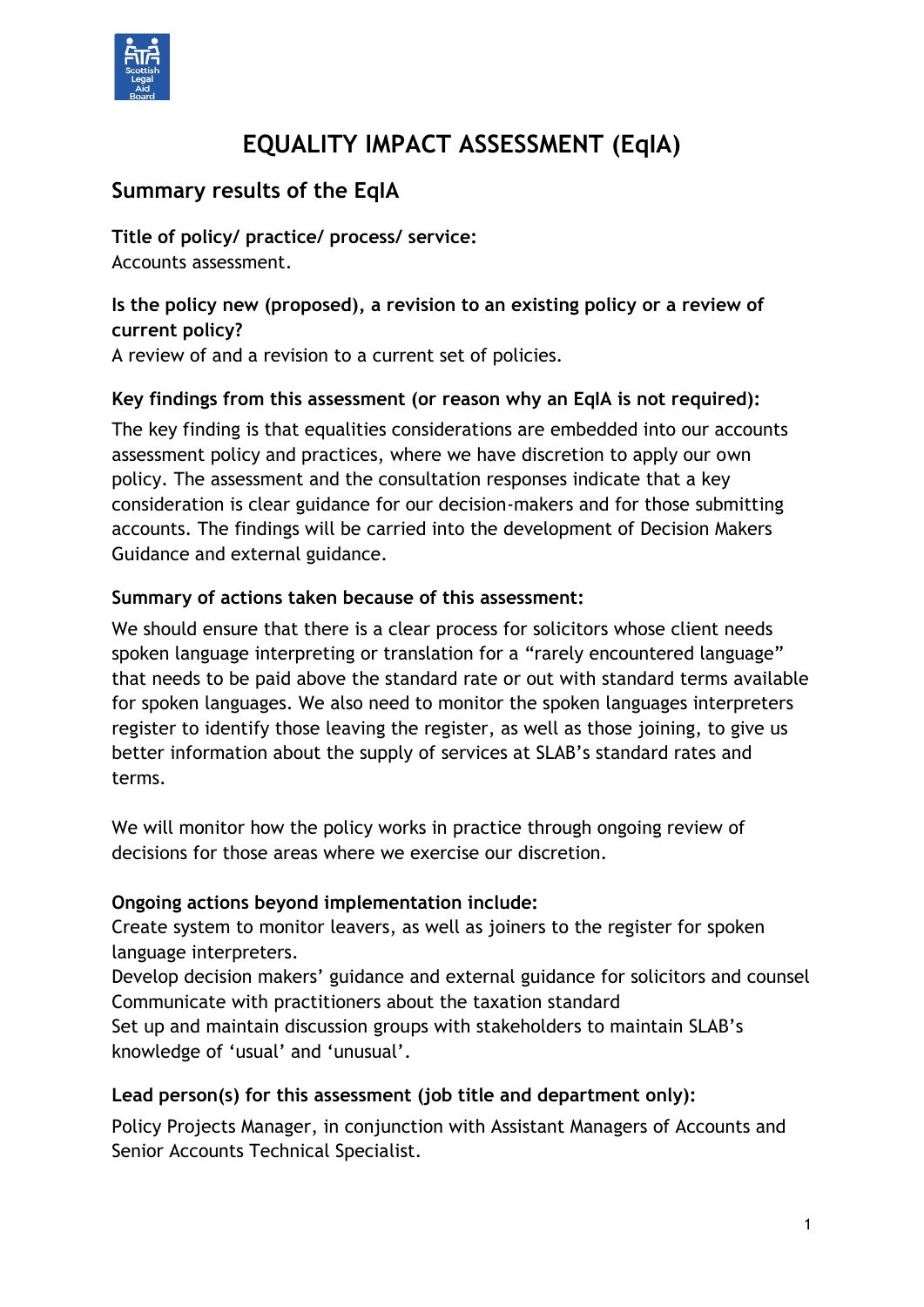

# **Senior responsible owner agreement that the policy has been fully assessed against the needs of the general duty (job title only):**

Director of Corporate Services and Accounts

**Publication date (for completion by Communications): 08/04/2022**

| <b>Document control</b> |                        |                                |                                        |  |
|-------------------------|------------------------|--------------------------------|----------------------------------------|--|
| Document control:       |                        | V <sub>0.6</sub>               |                                        |  |
| Date policy live from:  |                        |                                | Policy ongoing, confirmed as position  |  |
|                         |                        | February 2022.                 |                                        |  |
| Review/ Approval Group: |                        | <b>GALA review meeting</b>     |                                        |  |
| Last reviewed:          |                        | February 2022                  |                                        |  |
| Review cycle:           |                        |                                | Three years                            |  |
| Document change log     |                        |                                |                                        |  |
| <b>Version/Author</b>   | <b>Date</b>            |                                | Comment                                |  |
| $V0.1-V0.2$             | March - August<br>2021 |                                | Initial drafts as framing for          |  |
|                         |                        |                                | discussion of key issues between       |  |
|                         |                        | policy and accounts colleagues |                                        |  |
| V <sub>0.3</sub>        | October 2021           |                                | First full draft for review by         |  |
|                         |                        |                                | accounts colleagues                    |  |
| V <sub>0.4</sub>        | December 2021          |                                | Full draft for review by GALA          |  |
|                         |                        |                                | Review meeting                         |  |
| V <sub>0.5</sub>        | January 2022           |                                | Full draft for review by GALA          |  |
|                         |                        |                                | Review meeting                         |  |
| V <sub>0.6</sub>        | February 2022          |                                | <b>Final draft for Chief Executive</b> |  |
|                         |                        |                                | approval following review by GALA      |  |
|                         |                        |                                | Review meeting                         |  |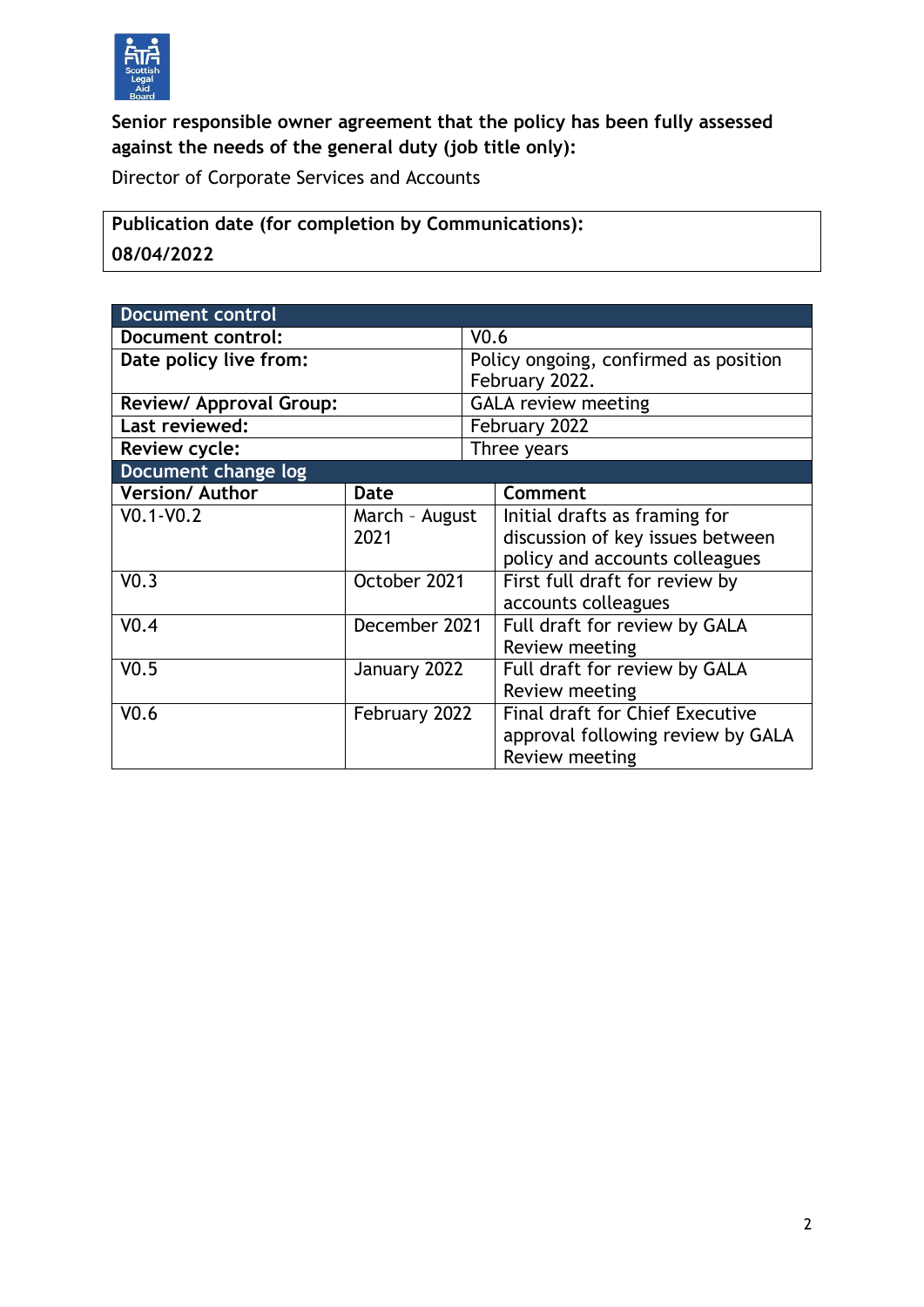

## **Step 1 – Framing the planned change**

Discussing step 1 and step 2 with the Corporate Policy Officer (Equalities) at an early stage will help identify appropriate evidence. This may include support from the wider Policy and Development team.

#### **1.1 Briefly describe the aims, objectives and purpose of the policy/ practice/ process/ service.**

The decisions grouped under the accounts assessment work for the GALA project are in Stream 4, where SLAB has identified that detailed work to review and potentially change policy is needed. There are a number of distinct pieces of work under this broad heading, with varying degrees of change contemplated.

The ultimate decision to be made in accounts assessment is how much to pay for work claimed on an account by a solicitor or counsel. This can be to pay in full, pay part of the account or pay nothing on the account.

The amount to be paid is determined by the type of case, the status of the person doing the work (solicitor, counsel or nonlegally qualified staff), the client's circumstances, the cover in place, any standard rates set for outlays and the assessment of how the relevant fee table interacts with the work done.

Between aid types there are differently worded ways to apply the taxation standard of "agent and client, third party paying". SLAB applies the taxation standard in a common way across all aid types. How we apply the taxation standard is set out in our policy on reasonableness.

Accounts assessment covers all types of legal aid, advice and assistance, assistance by way of representation, specially urgent work and outlays incurred.

The accounts assessment area is comprised of 34 policy statements that cover general principles, particular fee tables or specific work items. The policy statements covered by this assessment are:

Parent policy Reasonableness in the taxation standard policy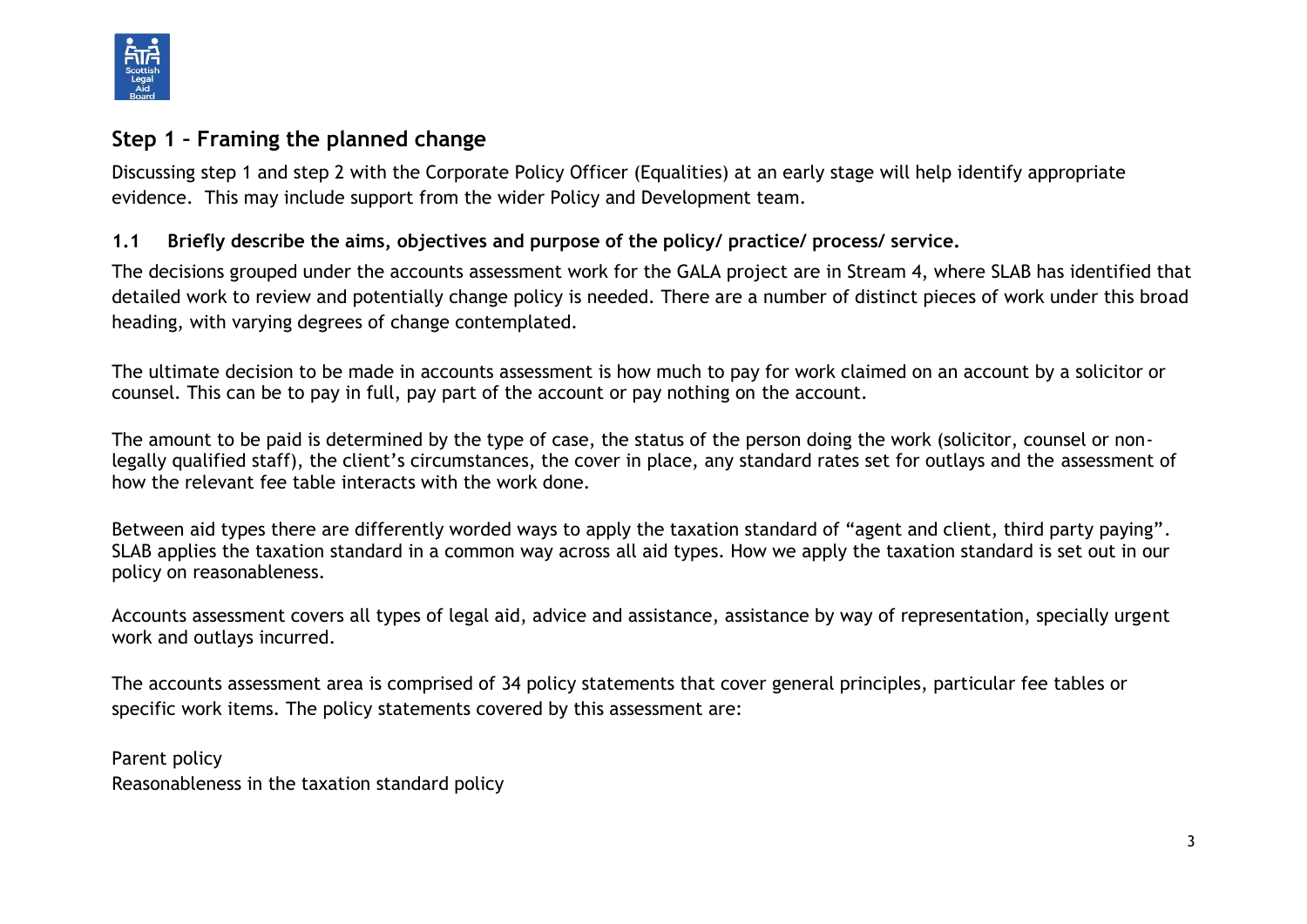

- i. Perusal
- ii. Meetings
- iii. Letters
- iv. Preparation
- v. Framing
- vi. Precognitions
- vii. Outlays
- viii. Printing and photocopying

Criminal Justice Scotland Act, Counter -Terrorism and Border Security

**Couriers** 

- Travel policy
- Aggregation
- Waiting
- Apportionment
- Waiting and Travel when court has risen for lunch
- Criminal counsel fees
- Civil counsel fees
- Spoken language interpreting and translation
- Additional fees
- Court duty
- Identification parade
- Civil block fees
- Civil exceptional case status
- Legal research
- Solemn block fees
- Summary legal aid and criminal ABWOR fixed fees
- Policy allowing detailed charging where a client is remanded in custody
- Written representations replace appearance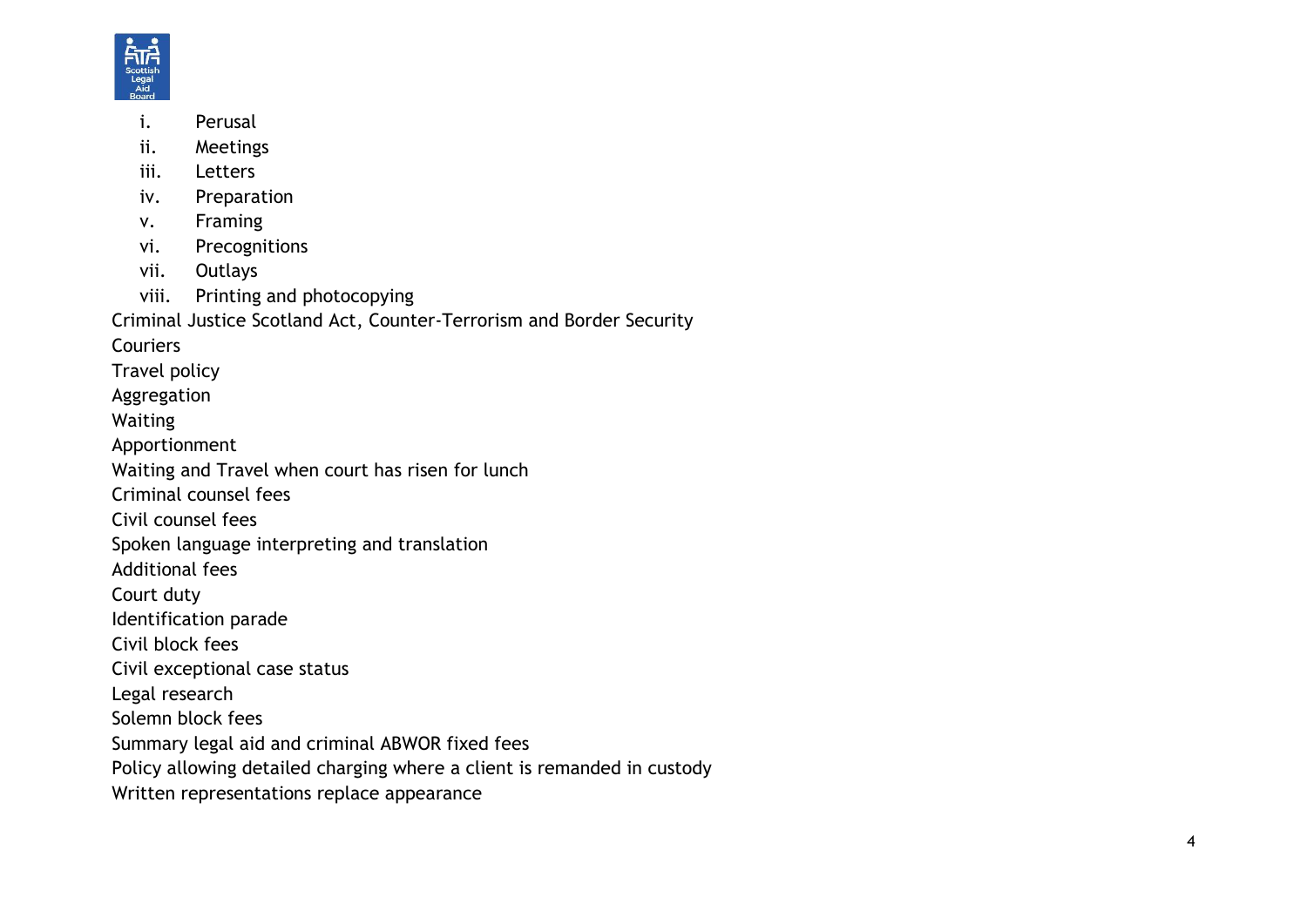

Administrative work and expenses Post-conviction additional work Interim fees and outlays for criminal and contempt of court legal assistance Interim fees and outlays for civil and children's legal assistance

#### **1.2 Why is the change required?**

We are reviewing our approach to accounts assessment as this is an area where we are aware of stakeholder perceptions of inconsistency and frustration with the process. Our aim is to clarify the assessment process, the factors we consider and the information we need in assessing accounts. We hope that this will help solicitors and advocates to frame accounts that are more likely to be paid in full, first time, thereby reducing some of the delay and frustration associated with the process. By being clearer about what we do, how and why, we hope to smooth the operation of the system for the benefit of the profession and our own staff.

#### **1.3 Who is affected by this policy/ practice/ process/ service?**

The ultimate customer is the client to whom legal services, which are supported through the Legal Aid Fund, are provided.

Our assessment is that the other key group affected by the policy is limited to witnesses in relation to funding for travel, accommodation and associated expenses.

Solicitors and advocates work with the policies and guidance we develop. They are affected by the policy but not in relation to their protected characteristics.

## **1.4 Policy/ practice/ process/ service implementation date**

02/02/2022

## **1.5 What other SLAB policies or projects may be linked to or affected by changes to this policy/ practice/ process/ service?**

The main related operational policies are cost limit increases, prior approvals and the policies associated with payments due by the assisted person at the end of the case. Linked functions are finance, compliance and solicitor investigations.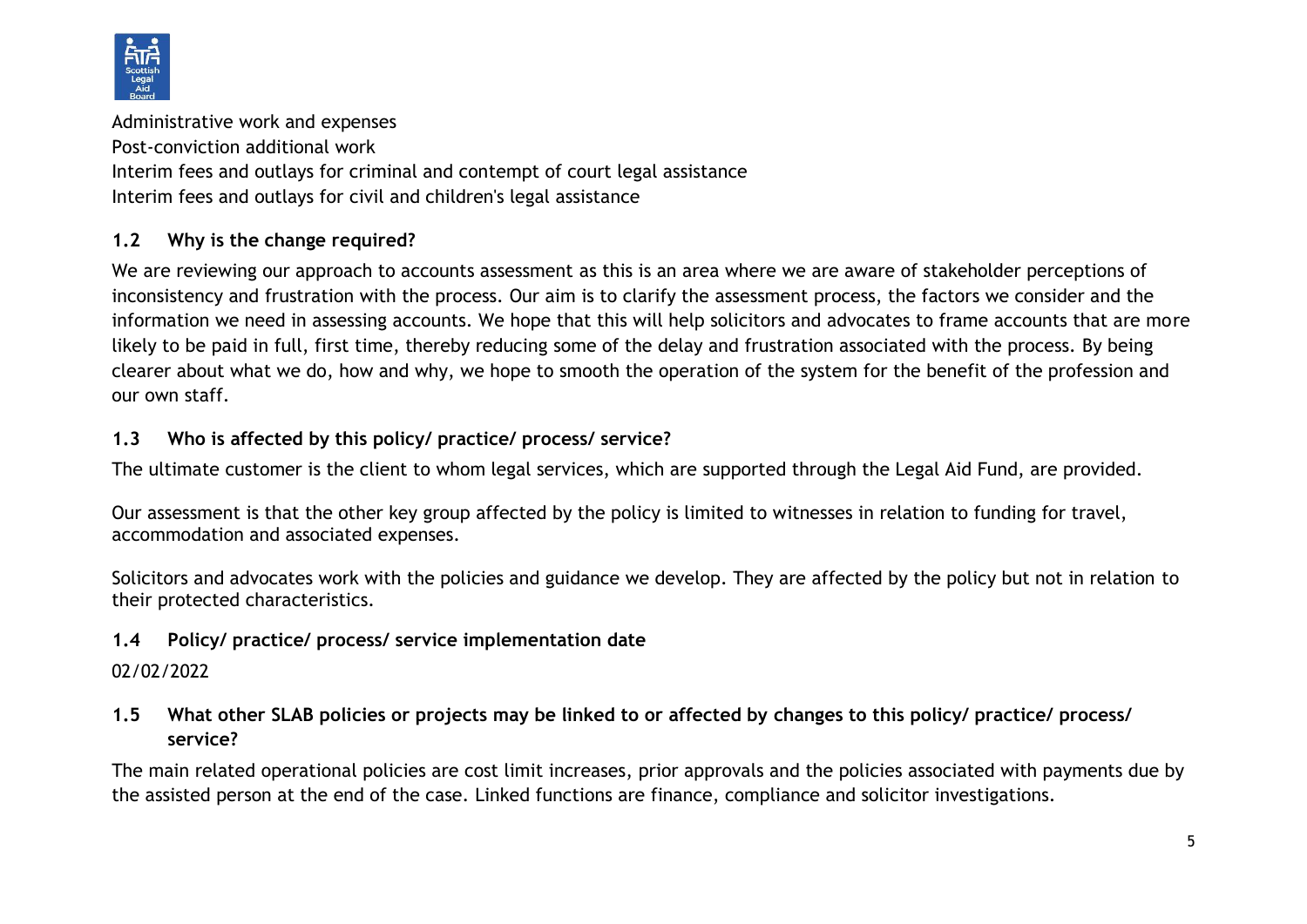

**Step 2: Consider the available evidence and data relevant to your policy/ practice/ process/ service**

**2.1 What information is available about the experience of each equality group in relation to this policy/ practice/ process/ service?**

| <b>Equality</b><br>characteristics | Evidence source (e.g.<br>web link, report,<br>survey, complaint) | What does the evidence tell you about the experiences of this group in relation to<br>the policy/ practice/ process/ service? Lack of evidence may suggest a gap in<br>knowledge/ need for consultation (step 3). |
|------------------------------------|------------------------------------------------------------------|-------------------------------------------------------------------------------------------------------------------------------------------------------------------------------------------------------------------|
|                                    |                                                                  |                                                                                                                                                                                                                   |
| <b>Cross cutting</b>               | 1) SLAB equality                                                 | A common theme across almost all groups when discussing their needs after an                                                                                                                                      |
|                                    | outcomes                                                         | appointment was the need for a summary of discussions to be prepared and shared                                                                                                                                   |
|                                    | research                                                         | with them. $(1)$                                                                                                                                                                                                  |
|                                    | 2) Internal review of                                            | The profile of applicants to the Legal Aid Fund is patterned by protected                                                                                                                                         |
|                                    | data and the legal                                               | characteristics within different aid types (for example, between civil and criminal                                                                                                                               |
|                                    | aid landscape                                                    | legal aid) and by case categories within those aid types (for example between those                                                                                                                               |
|                                    | 3) Inclusive                                                     | seeking to oppose interdict orders and those seeking divorce). However, we have no                                                                                                                                |
|                                    | language: external                                               | control over who applies to the Fund, which operates on an eligibility rather than an                                                                                                                             |
|                                    | and internal                                                     | entitlement basis. Solicitors are the key intermediaries who decide which clients and                                                                                                                             |
|                                    | guidelines                                                       | which cases they take on. The aggregate position is the result of complex interactions                                                                                                                            |
|                                    |                                                                  | between societal trends, changes in wider justice sector processes, individual firms'                                                                                                                             |
|                                    |                                                                  | appetite to undertake legally aided work for a particular case or client, and the actual                                                                                                                          |
|                                    |                                                                  | legal issue at play. We also have no control over the different fee tables which apply.                                                                                                                           |
|                                    |                                                                  | Where there are detailed fees, there will be more abatements, as we are required to                                                                                                                               |
|                                    |                                                                  | assess each letter or meeting. This can be contrasted to inclusive or fixed fees, where                                                                                                                           |
|                                    |                                                                  | we pay on the basis of a case reaching a particular stage or for a whole case, no                                                                                                                                 |
|                                    |                                                                  | matter the duration. We do have a responsibility to ensure that applicants are not                                                                                                                                |
|                                    |                                                                  | treated unfairly as a result of their protected characteristics. Our assessment officers                                                                                                                          |
|                                    |                                                                  | need to be told by solicitors and advocates how someone's protected characteristics                                                                                                                               |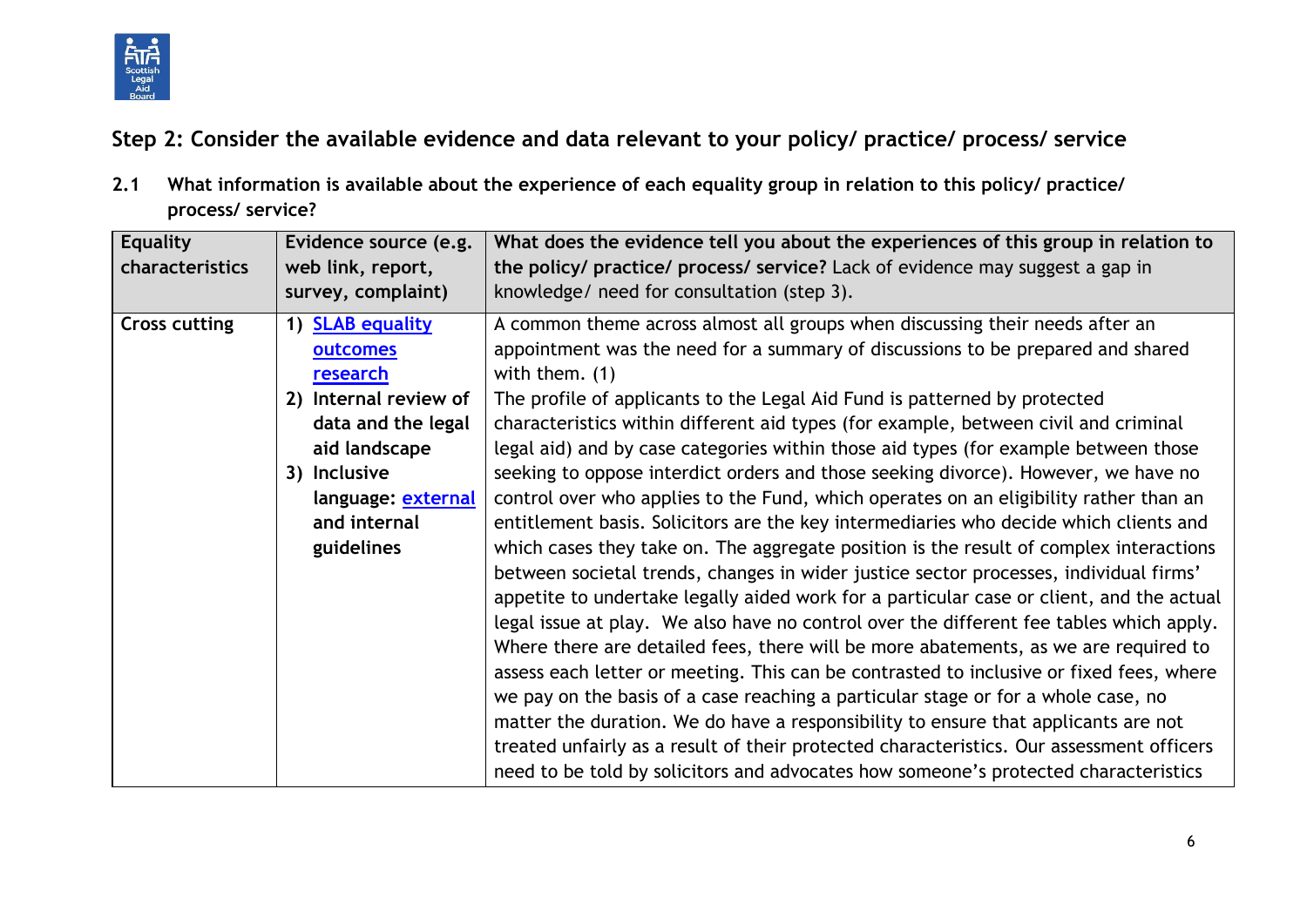

| <b>Equality</b>   | Evidence source (e.g.       | What does the evidence tell you about the experiences of this group in relation to                                                                                        |
|-------------------|-----------------------------|---------------------------------------------------------------------------------------------------------------------------------------------------------------------------|
| characteristics   | web link, report,           | the policy/ practice/ process/ service? Lack of evidence may suggest a gap in                                                                                             |
|                   | survey, complaint)          | knowledge/ need for consultation (step 3).                                                                                                                                |
|                   |                             | affect the provision of the legal services they require: we will not know and cannot                                                                                      |
|                   |                             | assume what that impact will be at the individual case level. (2)                                                                                                         |
|                   |                             | Language used to describe different equality groups can be stigmatising. (3)                                                                                              |
| Age               | 1) SLAB's applicants        | SLAB's applicant surveys show that 37% of applicants for criminal legal aid were under                                                                                    |
|                   | <b>surveys</b>              | 35, with 39% aged over 45.                                                                                                                                                |
|                   | $2)$ SLAB                   | For civil legal aid, 28% of applicants were under 35, with 39% aged over 45. (1)                                                                                          |
|                   | administrative data         | SLAB's administrative data shows that 39% of civil legal aid applicants were aged 45+,                                                                                    |
|                   | on applicants, 2019-        | with 36% aged under 35. Those aged under 35 made up 56% of summary criminal                                                                                               |
|                   | 20                          | applicants, 61% of solemn criminal applicants and 54% of criminal appeal applicants. In                                                                                   |
|                   | 3) Scottish Survey          | children's legal aid, 62% were aged under 35. (2)                                                                                                                         |
|                   | <b>Core Questions</b>       | This is in the context of national data, which has 29% of people aged under 35 and 56%                                                                                    |
|                   | 4) Healthy ageing in        | aged over $45. (3)$                                                                                                                                                       |
|                   | <b>Scotland</b>             | The incidence and severity of disability increases as we age. (4)                                                                                                         |
|                   | 5) Attention and            | The ability to process complex tasks slows as we age. (5)                                                                                                                 |
|                   | ageing                      | Attention spans for children increase as they reach 18. (6)                                                                                                               |
|                   | 6) Attention spans for      |                                                                                                                                                                           |
|                   | children                    |                                                                                                                                                                           |
| <b>Disability</b> | 1) SLAB equality            | For people with experience of poor mental health, stress in formal situations was a                                                                                       |
|                   | outcomes research           | common theme and, for some, the ability to retain information was a daily challenge                                                                                       |
|                   | 2) <b>SLAB applicants</b>   | due to the nature of their conditions. There was also a desire for a greater                                                                                              |
|                   | survey data and             | understanding of mental health. This group did not want to be patronised as a result                                                                                      |
|                   | <b>Scottish Survey Core</b> | of, or defined by, their mental health condition and they want service providers to<br>understand the range of conditions, how these differ and how these differences may |
|                   | <b>Questions</b>            | impact the way a person engages with a service.                                                                                                                           |
|                   |                             |                                                                                                                                                                           |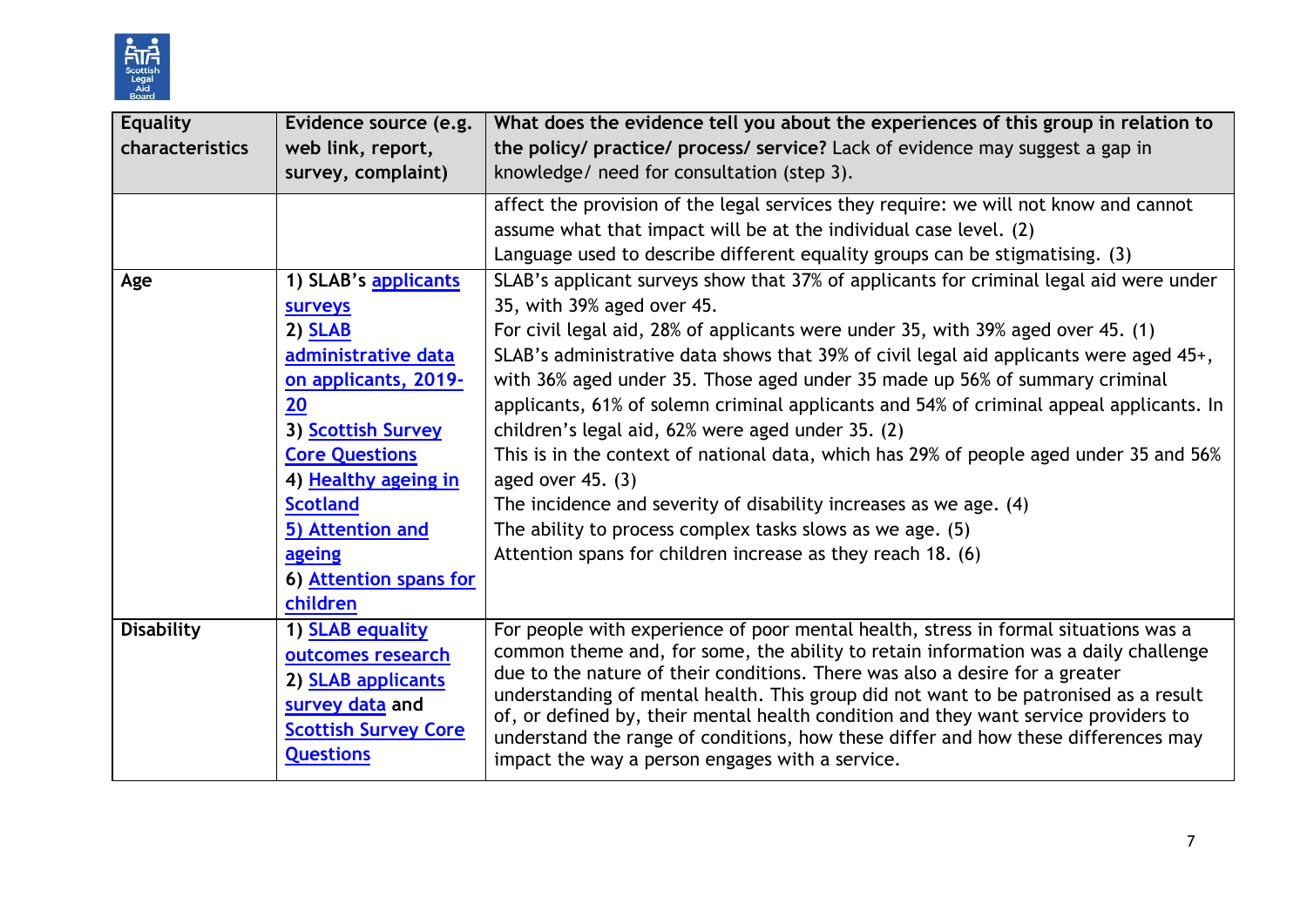

| <b>Equality</b><br>characteristics | Evidence source (e.g.<br>web link, report,<br>survey, complaint)                                                                                                                                                                                                                                                                                         | What does the evidence tell you about the experiences of this group in relation to<br>the policy/ practice/ process/ service? Lack of evidence may suggest a gap in<br>knowledge/ need for consultation (step 3).                                                                                                                                                                                                                                                                                                                                                                                                                                                                                                                                                                                                                                                                                                                                                                                                                                                                                                                                                                                                                                                                                                      |
|------------------------------------|----------------------------------------------------------------------------------------------------------------------------------------------------------------------------------------------------------------------------------------------------------------------------------------------------------------------------------------------------------|------------------------------------------------------------------------------------------------------------------------------------------------------------------------------------------------------------------------------------------------------------------------------------------------------------------------------------------------------------------------------------------------------------------------------------------------------------------------------------------------------------------------------------------------------------------------------------------------------------------------------------------------------------------------------------------------------------------------------------------------------------------------------------------------------------------------------------------------------------------------------------------------------------------------------------------------------------------------------------------------------------------------------------------------------------------------------------------------------------------------------------------------------------------------------------------------------------------------------------------------------------------------------------------------------------------------|
|                                    | 3) <b>BSL interpreting</b><br>landscape review<br>4) Findings from<br>internal BSL<br>interpreting policy<br>review<br>5) Adults with<br>incapacity and cases<br>related to the mental<br>health tribunal<br>6) Housing and<br>disabled people:<br><b>Britain's hidden crisis</b><br>7) Disabled people's<br>travel behaviour and<br>attitudes to travel | Access was the most prevalent theme for people with learning or physical disabilities.<br>This was discussed in a number of forms - making contact with a service, getting<br>information or understanding discussions. The group were also explicit in their desire<br>not to be defined by their disability. They expressed a need for service providers to<br>take time to understand an individual's requirements and consider how best to<br>interact with them. The other important theme was that appropriate consideration is<br>given to engaging with carers and support workers. These interactions can be complex,<br>as it cannot always be assumed that a carer or support worker is known to, or trusted<br>by, an individual.<br>• People with disabilities face a number of communication barriers, which<br>differ depending on the nature of the disability. Website accessibility is<br>also crucial for those who may need to undertake significant planning to<br>get to an appointment.<br>For people with experience of poor mental health, the biggest<br>communication challenge is needing to frequently explain not only the<br>reason for the appointment, but details of their condition or diagnosis.<br>Other barriers faced by this group at this stage relate to difficulties around |
|                                    | 8) Communication<br>support and<br>disabilities, UK govt<br>9) Capital District<br><b>Health Authority</b><br>guidance; Anxiety:<br><b>The Cognitive</b><br><b>Perspective</b>                                                                                                                                                                           | understanding or retaining information.<br>The first common theme to emerge when discussing the appointment itself was a<br>difficulty filling in forms. This could be due to language, understanding or accessibility<br>issues. Another common theme across people with disabilities and people from ethnic<br>minority backgrounds was a concern around confidentiality in relation to extended<br>family or support workers attending appointments. The third theme to emerge when<br>discussing the appointment was the need to ensure the best use of the time available<br>and to allow more time, if needed. Some flexibility in the structure and length of                                                                                                                                                                                                                                                                                                                                                                                                                                                                                                                                                                                                                                                   |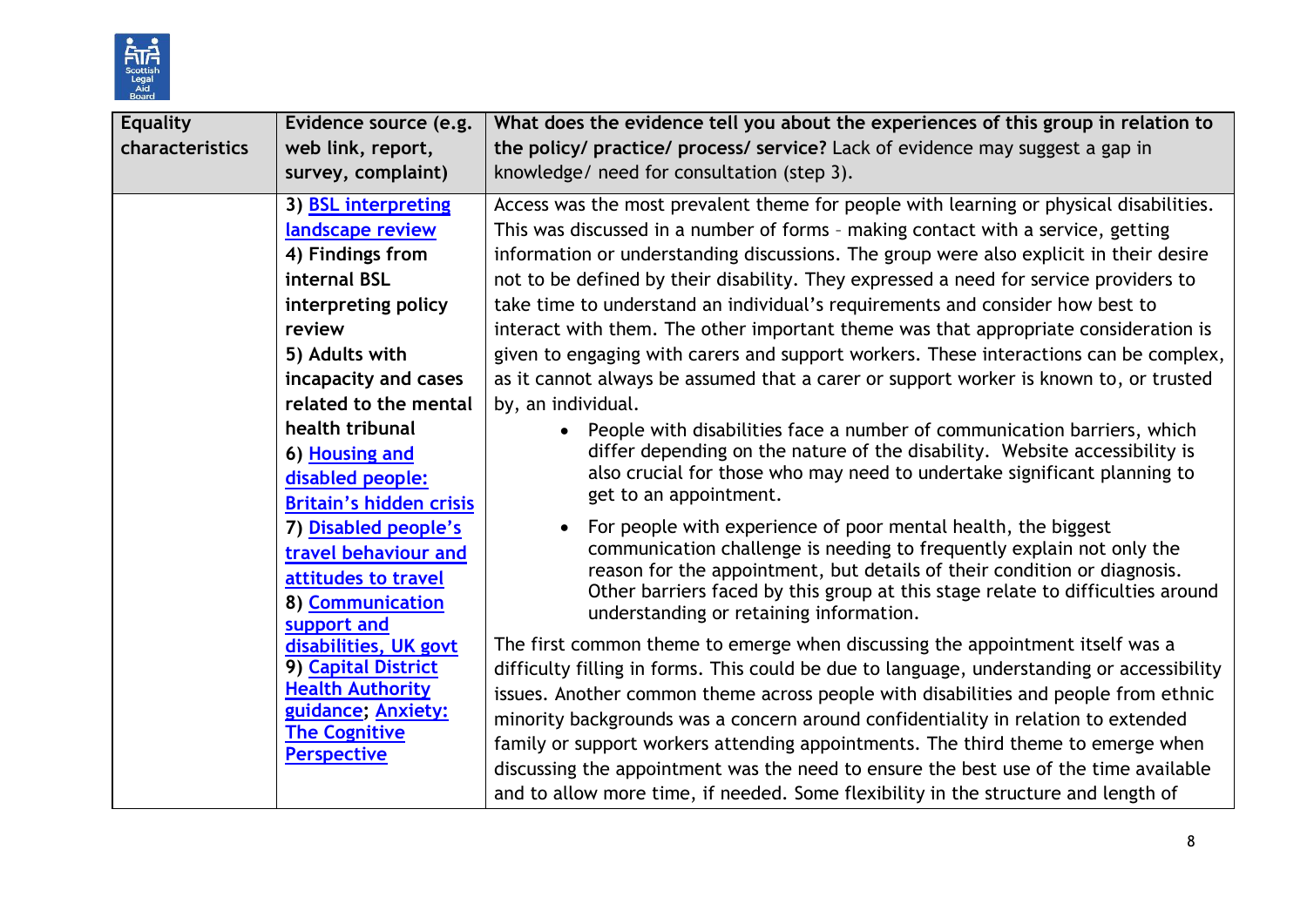

| <b>Equality</b><br>characteristics | Evidence source (e.g.<br>web link, report,<br>survey, complaint) | What does the evidence tell you about the experiences of this group in relation to<br>the policy/ practice/ process/ service? Lack of evidence may suggest a gap in<br>knowledge/ need for consultation (step 3).                                                                                                                                                                                                                                                                                                                                                                                                                                                                                                                                                                                                                                                                                                                                                                                                                                                                                                                                                                                                                                                                                                                                                                                                                                                                                                                                                                                                                                                                |
|------------------------------------|------------------------------------------------------------------|----------------------------------------------------------------------------------------------------------------------------------------------------------------------------------------------------------------------------------------------------------------------------------------------------------------------------------------------------------------------------------------------------------------------------------------------------------------------------------------------------------------------------------------------------------------------------------------------------------------------------------------------------------------------------------------------------------------------------------------------------------------------------------------------------------------------------------------------------------------------------------------------------------------------------------------------------------------------------------------------------------------------------------------------------------------------------------------------------------------------------------------------------------------------------------------------------------------------------------------------------------------------------------------------------------------------------------------------------------------------------------------------------------------------------------------------------------------------------------------------------------------------------------------------------------------------------------------------------------------------------------------------------------------------------------|
|                                    |                                                                  | appointments would benefit most of the groups we talked to, albeit in different ways.<br>(1)<br>SLAB's surveys of legal aid applicants and direct service clients across both civil and<br>criminal areas show a high prevalence of declared disability (between 43% and 54%) as<br>compared to the general population (26% in Scottish Survey Core Questions 2019). (2)<br>For British Sign Language (BSL) interpreters, the 2019 landscape review identified a<br>general fragility in supply and availability of interpreters across Scotland. (3)<br>The BSL rates set by the Legal Aid Agency and in the Police Scotland framework are<br>higher than for equivalent rates for spoken language interpreting. Overall spend on<br>BSL interpreting in 2020 was around £13,000 as compared to around £1.5 million on<br>spoken language interpreting. As with other outlays, we do not set a standard rate for<br>BSL interpreters' costs. (4)<br>Specific case types where legal aid funding is provided are focussed on people who<br>have, or are ascribed with having, a disability. (5)<br>People with disabilities are less likely to be able to leave their homes and be able to<br>travel autonomously. (6) (7)<br>By making it clear that we can fund adjustments for people with disabilities, they<br>know that we wish to include them in legally aided service provision. (8)<br>People experiencing mental health problems can make concentrating and<br>remembering things difficult, as well as heighten stress levels, which may be an issue<br>for interacting with SLAB. Anxiety can and stress can exacerbate problems with<br>reading comprehension. (9) |
| Race                               | 1) SLAB equality                                                 | Access issues were the most prevalent concerns for people from ethnic minority                                                                                                                                                                                                                                                                                                                                                                                                                                                                                                                                                                                                                                                                                                                                                                                                                                                                                                                                                                                                                                                                                                                                                                                                                                                                                                                                                                                                                                                                                                                                                                                                   |
|                                    | outcomes research                                                | backgrounds. These were primarily linked to language and communication, with<br>participants highlighting the difficulties faced by those with poor or no English. These                                                                                                                                                                                                                                                                                                                                                                                                                                                                                                                                                                                                                                                                                                                                                                                                                                                                                                                                                                                                                                                                                                                                                                                                                                                                                                                                                                                                                                                                                                         |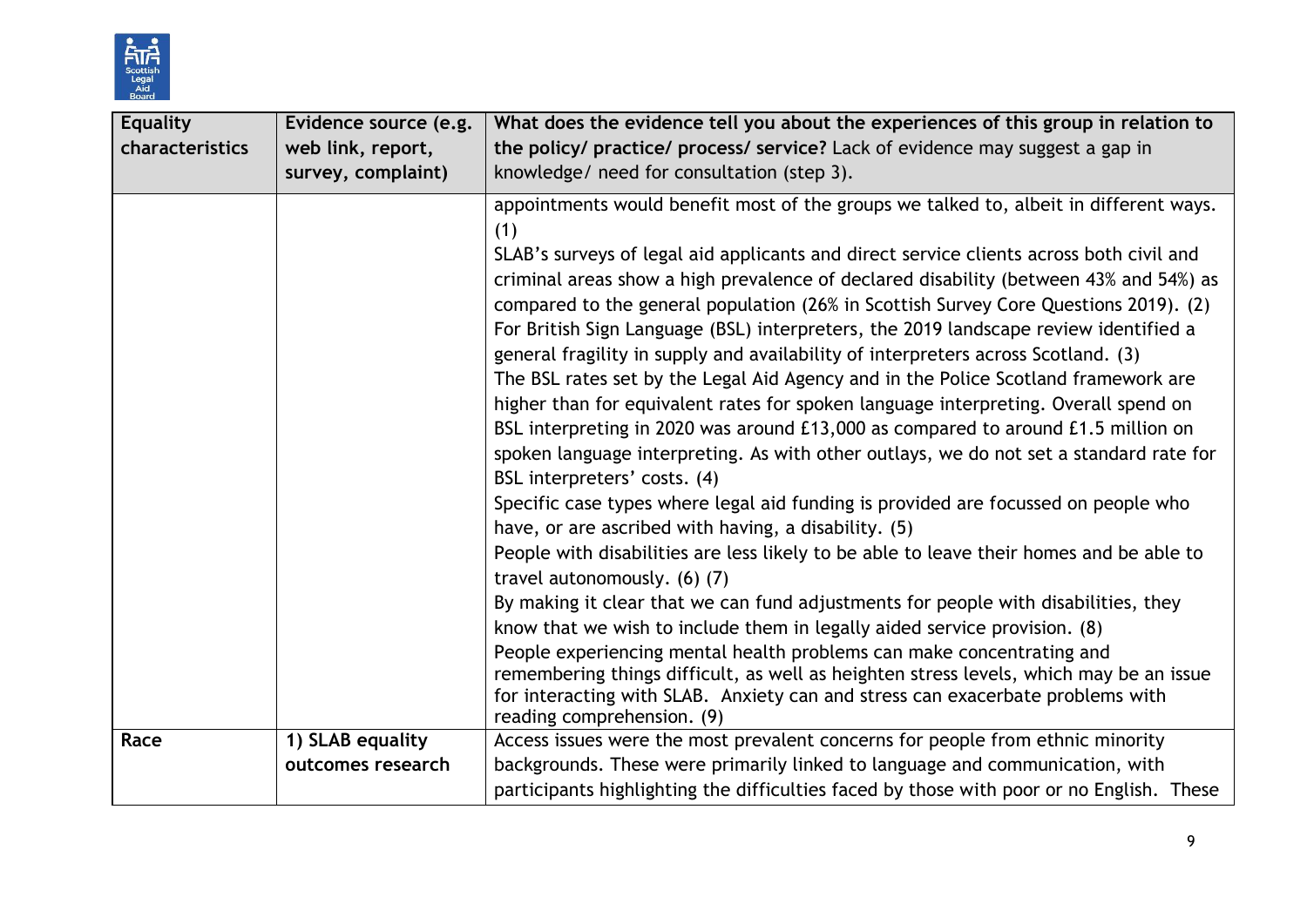

| <b>Equality</b><br>characteristics | Evidence source (e.g.<br>web link, report,<br>survey, complaint) | What does the evidence tell you about the experiences of this group in relation to<br>the policy/ practice/ process/ service? Lack of evidence may suggest a gap in<br>knowledge/ need for consultation (step 3). |
|------------------------------------|------------------------------------------------------------------|-------------------------------------------------------------------------------------------------------------------------------------------------------------------------------------------------------------------|
|                                    | 2) SLAB applicants                                               | included the challenges of making phone calls or appointments, of explaining a                                                                                                                                    |
|                                    | survey data and                                                  | situation, of filling in forms or understanding background materials. There were also                                                                                                                             |
|                                    | <b>Scottish Survey Core</b>                                      | discussions around the inherent assumptions which are made about service users'                                                                                                                                   |
|                                    | Questions                                                        | knowledge and the need for service providers to understand cultural differences and                                                                                                                               |
|                                    | 3) Immigration and                                               | sensitivities.                                                                                                                                                                                                    |
|                                    | asylum overview                                                  | The first common theme to emerge when discussing the appointment itself was a                                                                                                                                     |
|                                    | 4) Findings from                                                 | difficulty filling in forms. This could be due to language, understanding or accessibility                                                                                                                        |
|                                    | internal spoken                                                  | issues. Another common theme across people with disabilities and people from ethnic                                                                                                                               |
|                                    | language interpreting                                            | minority backgrounds was a concern around confidentiality in relation to extended                                                                                                                                 |
|                                    | and translation                                                  | family or support workers attending appointments. The third theme to emerge when                                                                                                                                  |
|                                    | review                                                           | discussing the appointment was the need to ensure the best use of the time available                                                                                                                              |
|                                    | 5) Good practice                                                 | and to allow more time, if needed. Some flexibility in the structure and length of                                                                                                                                |
|                                    | guide to working with                                            | appointments would benefit most of the groups we talked to, albeit in different ways.                                                                                                                             |
|                                    | interpreters                                                     | (1)                                                                                                                                                                                                               |
|                                    | 6) Census results                                                | SLAB's survey data indicates that the proportion belonging to the White ethnic group                                                                                                                              |
|                                    | 7) SCILT: Languages                                              | for criminal legal aid applicants (97%) and PDSO clients (93%) is similar to the general                                                                                                                          |
|                                    | in Scotland                                                      | population (95% in Scottish Survey Core Questions 2019). Civil legal aid applicants                                                                                                                               |
|                                    | 8) Complex post-                                                 | (89%) and CLAO contacts and clients (86%) are less likely to belong to the White ethnic                                                                                                                           |
|                                    | traumatic stress                                                 | group. $(2)$                                                                                                                                                                                                      |
|                                    | disorder in asylum                                               | People who have immigration and asylum cases are more likely to need spoken                                                                                                                                       |
|                                    | seekers and victims                                              | language interpreting and translation, as a result of their nationality, ethnicity and                                                                                                                            |
|                                    | of trafficking:                                                  | race. $(3)$                                                                                                                                                                                                       |
|                                    | treatment                                                        | For spoken language interpreting and translation, a clear policy exists that sets out                                                                                                                             |
|                                    | considerations                                                   | standard rates and terms surrounding what that covers or excludes. The issues raised                                                                                                                              |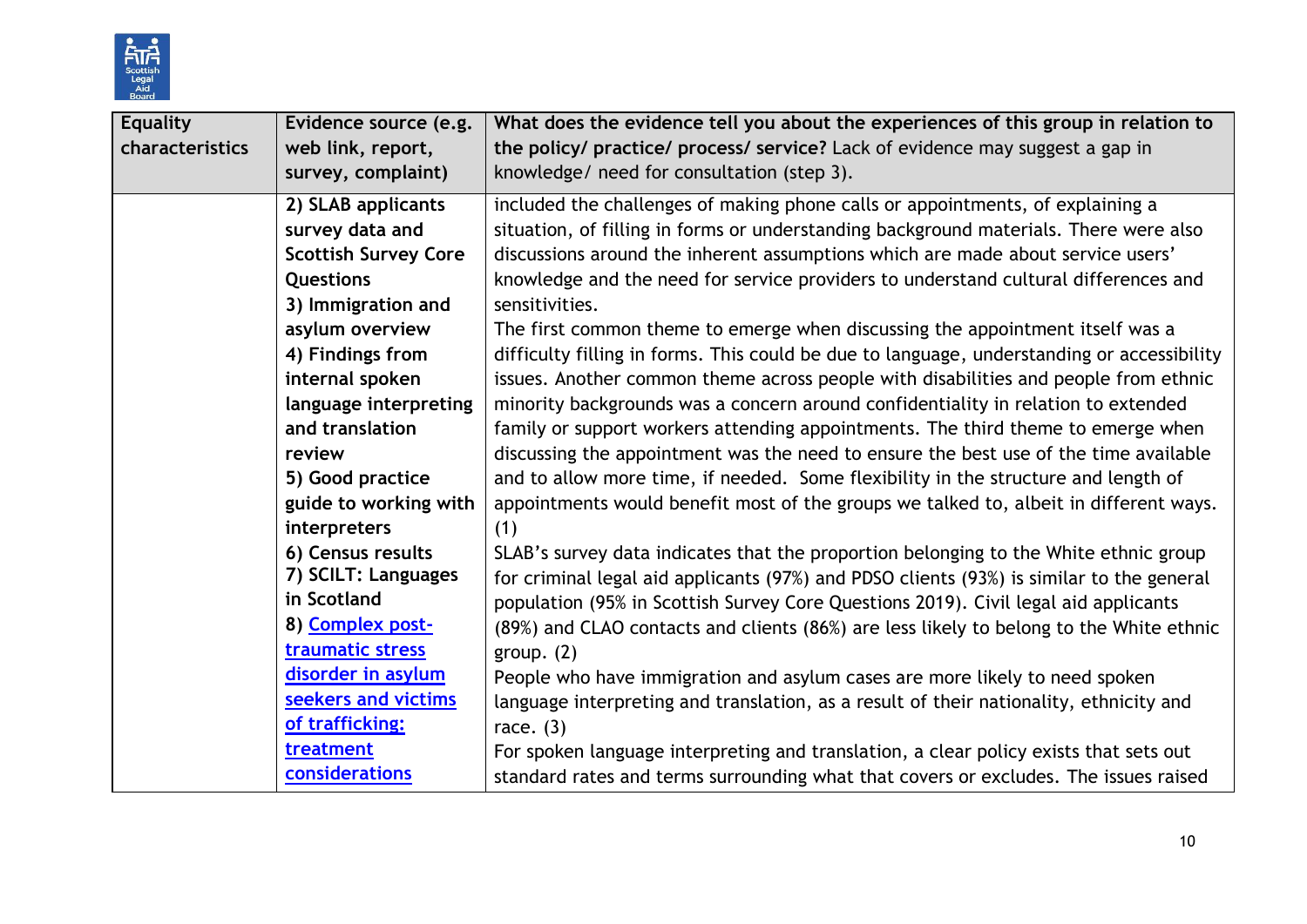

| <b>Equality</b><br>characteristics | Evidence source (e.g.<br>web link, report,<br>survey, complaint) | What does the evidence tell you about the experiences of this group in relation to<br>the policy/ practice/ process/ service? Lack of evidence may suggest a gap in<br>knowledge/ need for consultation (step 3).                                                                                                                                                                                                                                                                                                                                                                                                                                                                                                                                                                                                                                                                                                                                                                                                                                                                                                                                                                                                                                                                                                                                                                                                                                                                                                                                                               |  |
|------------------------------------|------------------------------------------------------------------|---------------------------------------------------------------------------------------------------------------------------------------------------------------------------------------------------------------------------------------------------------------------------------------------------------------------------------------------------------------------------------------------------------------------------------------------------------------------------------------------------------------------------------------------------------------------------------------------------------------------------------------------------------------------------------------------------------------------------------------------------------------------------------------------------------------------------------------------------------------------------------------------------------------------------------------------------------------------------------------------------------------------------------------------------------------------------------------------------------------------------------------------------------------------------------------------------------------------------------------------------------------------------------------------------------------------------------------------------------------------------------------------------------------------------------------------------------------------------------------------------------------------------------------------------------------------------------|--|
|                                    | 9) NHS: Symptoms of<br>post-traumatic stress<br>disorder         | by solicitors around availability of language interpreters at SLAB rates are for more<br>rarely encountered spoken languages. In these instances, the standard rate for spoken<br>language interpreting can be overridden. Otherwise, if a claim is received above the<br>standard rate, the cost is restricted to standard rates and terms. The level of SLAB's<br>standard hourly rates for spoken language interpreters appear to be competitive when<br>compared to the Scottish Government's framework, as well as to the Legal Aid<br>Agency's rates. New interpreters continue to join the register. At present we do not<br>track who leaves the register. Issues raised by interpreters with SLAB are around<br>getting payment from solicitors. Overall, the supply of spoken language interpreters<br>does not appear to be a problem at SLAB rates. (4)<br>Spoken language interpreting will mean that a meeting is longer than otherwise would<br>be the case. $(5)$<br>The main intersection between race and accounts assessment is in English language<br>comprehension and potential requirements for translation or interpreting services.<br>The relevant results from the 2011 census are:<br>"The proportion of the population aged 3 and over reported as not being able to<br>speak English well or at all was 1.4% overall, and 11% for those born outside the<br>UK. This proportion generally increased with age of arrival into the UK: for<br>those who arrived aged under 16 it was 5% while for those who arrived aged 65<br>and over it was 31%. |  |
|                                    |                                                                  | The proportion of Scotland's population aged 3 and over who could speak, read and<br>write English was 94%. This proportion was lowest for those born in the EU Accession<br>countries (75%) or in the Middle East and Asia (89%)." (6)                                                                                                                                                                                                                                                                                                                                                                                                                                                                                                                                                                                                                                                                                                                                                                                                                                                                                                                                                                                                                                                                                                                                                                                                                                                                                                                                         |  |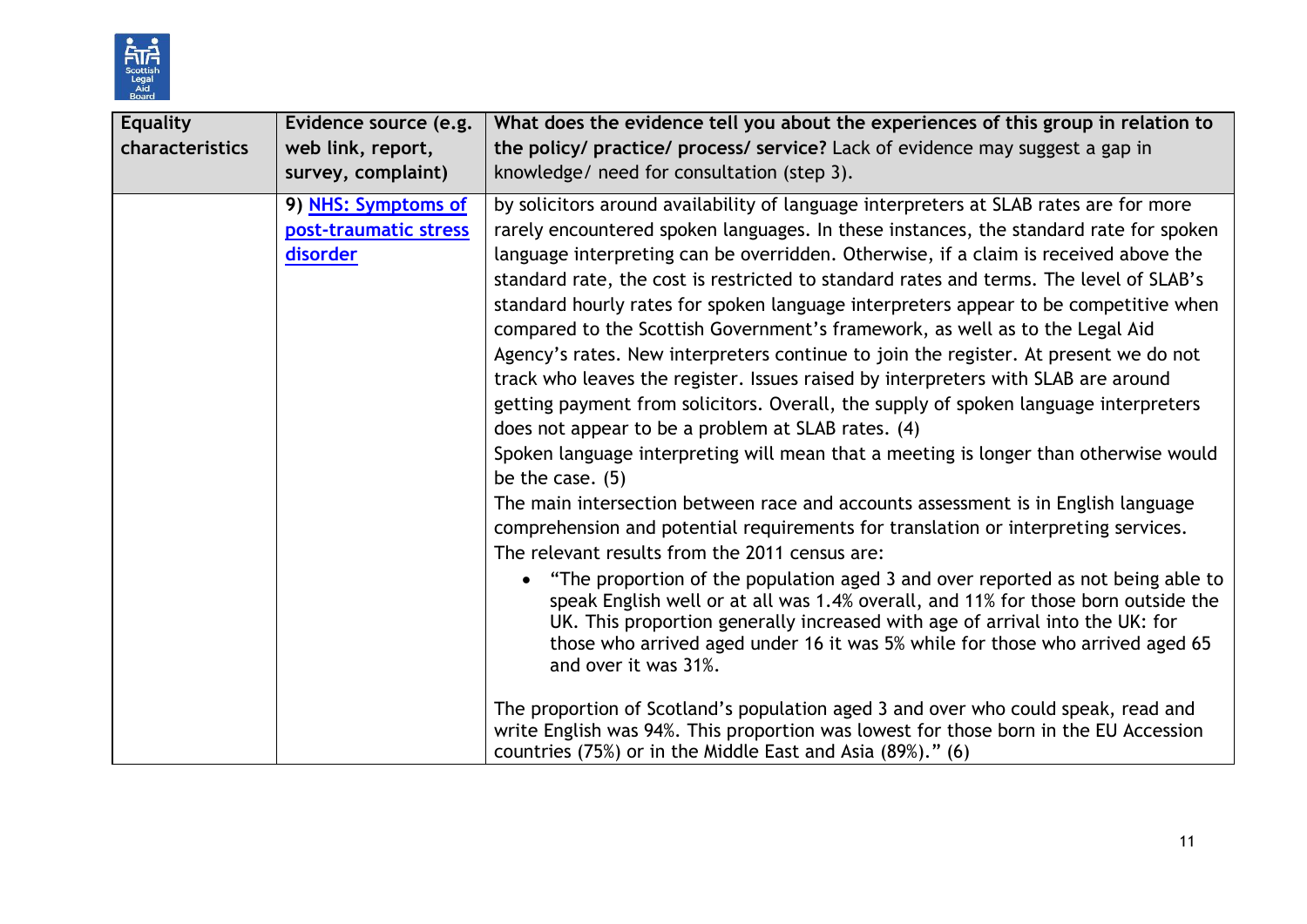

| Equality<br>characteristics | Evidence source (e.g.<br>web link, report,                                                                                                                                                                                | What does the evidence tell you about the experiences of this group in relation to<br>the policy/ practice/ process/ service? Lack of evidence may suggest a gap in                                                                                                                                                                                                                                                                                                                                                                                                                                                                                                                                                                                                                                                                                      |
|-----------------------------|---------------------------------------------------------------------------------------------------------------------------------------------------------------------------------------------------------------------------|----------------------------------------------------------------------------------------------------------------------------------------------------------------------------------------------------------------------------------------------------------------------------------------------------------------------------------------------------------------------------------------------------------------------------------------------------------------------------------------------------------------------------------------------------------------------------------------------------------------------------------------------------------------------------------------------------------------------------------------------------------------------------------------------------------------------------------------------------------|
|                             | survey, complaint)                                                                                                                                                                                                        | knowledge/ need for consultation (step 3).                                                                                                                                                                                                                                                                                                                                                                                                                                                                                                                                                                                                                                                                                                                                                                                                               |
|                             |                                                                                                                                                                                                                           | The most commonly spoken languages in Scotland other than English are Polish, Urdu,<br>Scots, Punjabi and Arabic. (7)                                                                                                                                                                                                                                                                                                                                                                                                                                                                                                                                                                                                                                                                                                                                    |
|                             |                                                                                                                                                                                                                           | Asylum seekers experience high levels of traumatic events pre-, post- and during<br>migration. Exposure to such traumatic events can lead to the development of a wide<br>range of mental health difficulties, such as post-traumatic stress disorder (PTSD),<br>which includes symptoms of re-experiencing the trauma through flashbacks or<br>nightmares, avoidance of reminders and hyperarousal. (8) Post-traumatic stress<br>disorder's symptoms include: avoidance - avoiding certain people or places that<br>remind you of the trauma, or avoiding talking to anyone about your experience;<br>hyperarousal - feeling very anxious and find it difficult to relax, leading to irritability,                                                                                                                                                      |
| Sex                         | 1) <b>SLAB applicants</b><br>survey data and<br><b>Scottish Survey Core</b><br><b>Questions</b><br>2) <b>SLAB</b><br>administrative data<br>on applicants<br>3) Symptoms of the<br>female menopause<br>4) Symptoms of the | SLAB's survey data indicates that the proportion of women accessing CLAO's services<br>(60%) and civil legal aid in general (64%) is higher than in the general population (52%<br>in Scottish Survey Core Questions 2019). For criminal legal aid (26%) and PDSO clients<br>(26%), the proportion of women is much lower than the general population. (1)<br>Our administrative data aligns with this split by criminal and civil aid types. Applicants<br>for children's legal aid are 62% female. (2)<br>Most women will experience some symptoms around the menopause. These can<br>include problems with memory and concentration, anxiety and difficulty sleeping. (3)<br>Some men develop depressions and other physical and emotional symptoms when they<br>reach their late 40s to early 50s, with symptoms including difficulty sleeping, poor |
|                             | 'male menopause'                                                                                                                                                                                                          | angry outbursts and difficulty concentrating; mental or physical health problems. (9)<br>concentration and short-term memory. (4)                                                                                                                                                                                                                                                                                                                                                                                                                                                                                                                                                                                                                                                                                                                        |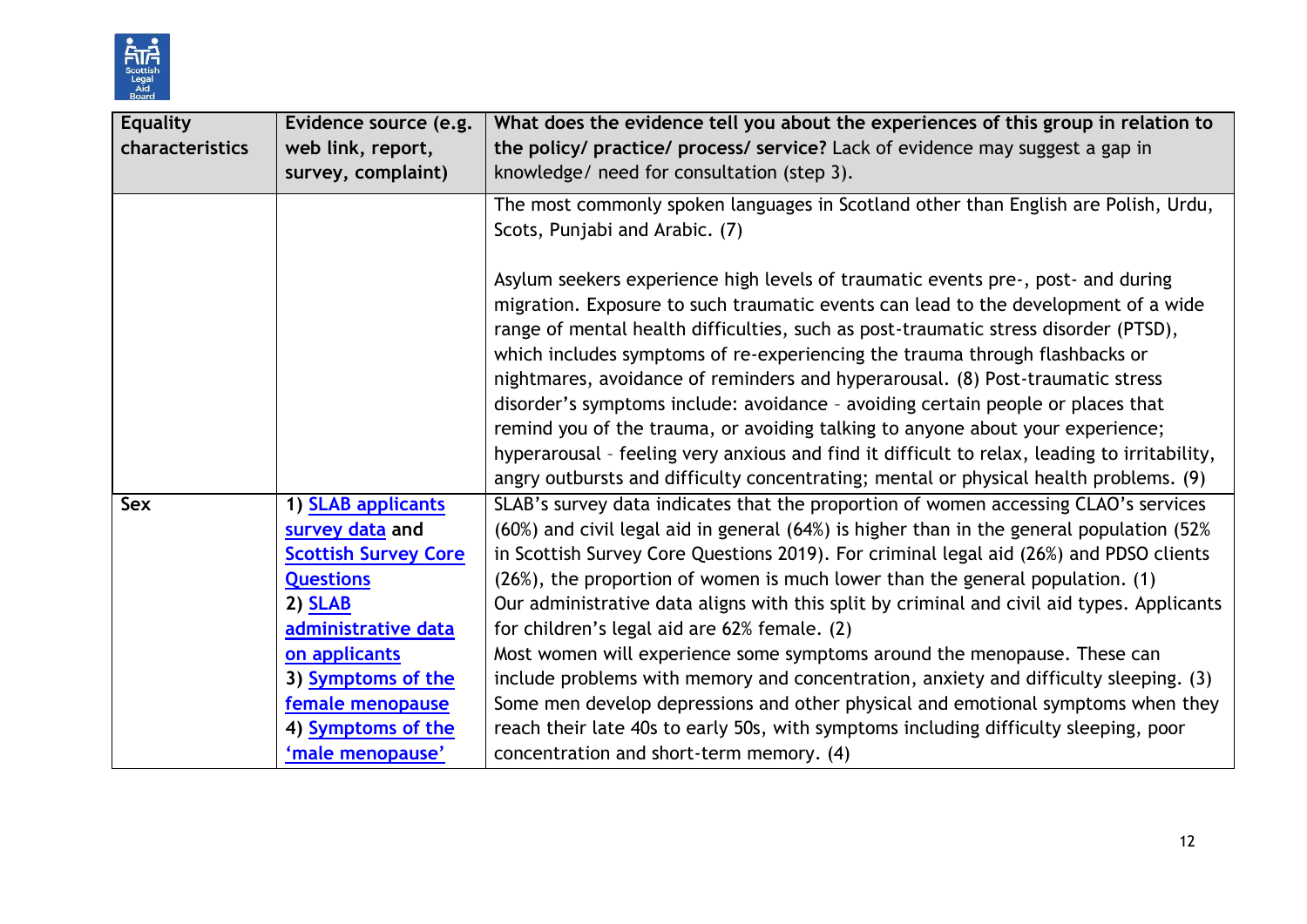

| <b>Equality</b><br>characteristics | Evidence source (e.g.<br>web link, report,<br>survey, complaint) | What does the evidence tell you about the experiences of this group in relation to<br>the policy/ practice/ process/ service? Lack of evidence may suggest a gap in<br>knowledge/ need for consultation (step 3).                                                           |
|------------------------------------|------------------------------------------------------------------|-----------------------------------------------------------------------------------------------------------------------------------------------------------------------------------------------------------------------------------------------------------------------------|
|                                    | 5) Carers -<br><b>OneScotland</b><br>6) Scottish Health          | Women are more likely than men to be the primary carers for children and to be lone<br>parents. (5)                                                                                                                                                                         |
|                                    | <b>Survey 2019</b>                                               | There are few significant differences between the mental health and wellbeing of men<br>and women in Scotland. In terms of general health, men self-reported better health<br>than women. Men were more likely to have a range of long term conditions than<br>women. $(6)$ |
| Gender                             | 1) <b>SLAB applicants</b>                                        | SLAB's survey data for civil and criminal applicants indicates around 1% of applicants                                                                                                                                                                                      |
| Reassignment                       | survey data and                                                  | have a different gender identity to the one they were born with, as compared to less                                                                                                                                                                                        |
|                                    | <b>Scottish Survey Core</b>                                      | than 1% in the Scottish Survey Core Questions 2019. (1)                                                                                                                                                                                                                     |
|                                    | <b>Questions</b>                                                 |                                                                                                                                                                                                                                                                             |
|                                    | 2) Trans mental                                                  | Some sources suggest gender reassignment is correlated to higher levels of mental ill                                                                                                                                                                                       |
|                                    | health study                                                     | health. $(2)$ $(3)$                                                                                                                                                                                                                                                         |
|                                    | 3) Stonewall survey                                              |                                                                                                                                                                                                                                                                             |
|                                    | of LGBT mental                                                   |                                                                                                                                                                                                                                                                             |
|                                    | health                                                           |                                                                                                                                                                                                                                                                             |
| <b>Sexual</b>                      | 1) <b>SLAB equality</b>                                          | The overarching theme to emerge from the gay, lesbian and bisexual group was the                                                                                                                                                                                            |
| orientation                        | outcomes research                                                | frequent assumption made by professionals or service providers that people are                                                                                                                                                                                              |
|                                    | 2) SLAB applicants                                               | heterosexual. This group noted their discomfort at having to correct a professional                                                                                                                                                                                         |
|                                    | survey data and                                                  | who had made an assumption about their sexuality, and the discomfort of                                                                                                                                                                                                     |
|                                    | <b>Scottish Survey Core</b>                                      | professionals who have been corrected. (1)                                                                                                                                                                                                                                  |
|                                    | <b>Questions</b>                                                 |                                                                                                                                                                                                                                                                             |
|                                    |                                                                  | SLAB's survey data for CLAO contact and client, PDSO clients, civil and criminal<br>applicants indicates that a similar proportion of applicants identify as Lesbian, Gay,                                                                                                  |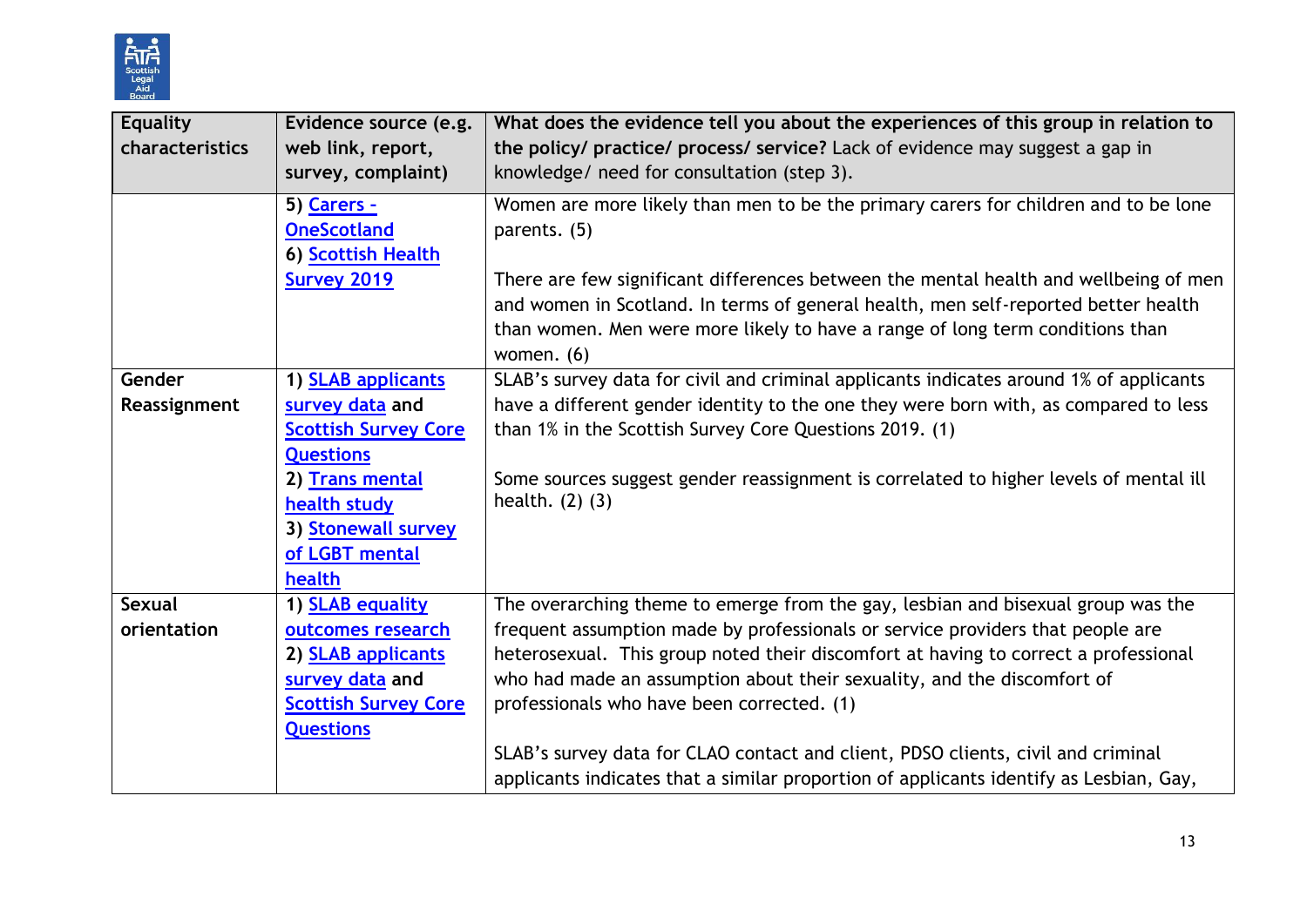

| <b>Equality</b>    | Evidence source (e.g.       | What does the evidence tell you about the experiences of this group in relation to      |
|--------------------|-----------------------------|-----------------------------------------------------------------------------------------|
| characteristics    | web link, report,           | the policy/ practice/ process/ service? Lack of evidence may suggest a gap in           |
|                    | survey, complaint)          | knowledge/ need for consultation (step 3).                                              |
|                    | 3) Stonewall survey         | Bisexual or Other, as compared to around 3% in the Scottish Survey Core Questions       |
|                    | of LGBT mental              | 2019. (2)                                                                               |
|                    | health                      | Some sexual orientations are correlated to higher levels of mental ill health. (3)      |
| <b>Religion or</b> | 1) SLAB applicants          | SLAB's survey data for civil applicants indicates that fewer applicants declared "No    |
| <b>Belief</b>      | survey data and             | religion" (38%) as compared to the general population (54%) in the Scottish Survey      |
|                    | <b>Scottish Survey Core</b> | Core Questions 2019. Similar proportions of applicants identified as belonging to the   |
|                    | <b>Questions</b>            | Church of Scotland (around 23%), the Roman Catholic Church (around 14%) and as          |
|                    | 2) Scottish Surveys         | "Other Christian (around 7%). Civil applicants were more likely to be from other faiths |
|                    | <b>Core Questions</b>       | $(10%)$ as compared to the general population $(4%)$ . $(1)$                            |
|                    |                             | As noted in evidence for race (sources 6 and 7), English language proficiency is        |
|                    |                             | patterned by ethnicity and country of birth. The proportion of people in Scotland       |
|                    |                             | identifying a Muslim or 'other' religion overall is 3.6% but they make up 34.6% of      |
|                    |                             | people living in Scotland who were born outside the UK or EU27. Roman Catholics         |
|                    |                             | make up 13.6% of the population overall, but account for 39.6% of the population born   |
|                    |                             | in the EU27. $(2)$                                                                      |
| Pregnancy or       | 1) NHS advice on            | Some pregnant women may not be able to travel long or short distances. (1)              |
| maternity          | travel during               | Pregnancy can be correlated to mental health problems such as depression, post-         |
|                    | pregnancy                   | traumatic stress disorder, panic disorder or obsessive compulsive disorder. (2)         |
|                    | 2) Mental health and        |                                                                                         |
|                    | pregnancy                   |                                                                                         |
| Marriage or civil  | No relevant evidence        | Not relevant to this policy: marriage or civil partnership is engaged for employment    |
| partnership        |                             | purposes                                                                                |
|                    |                             |                                                                                         |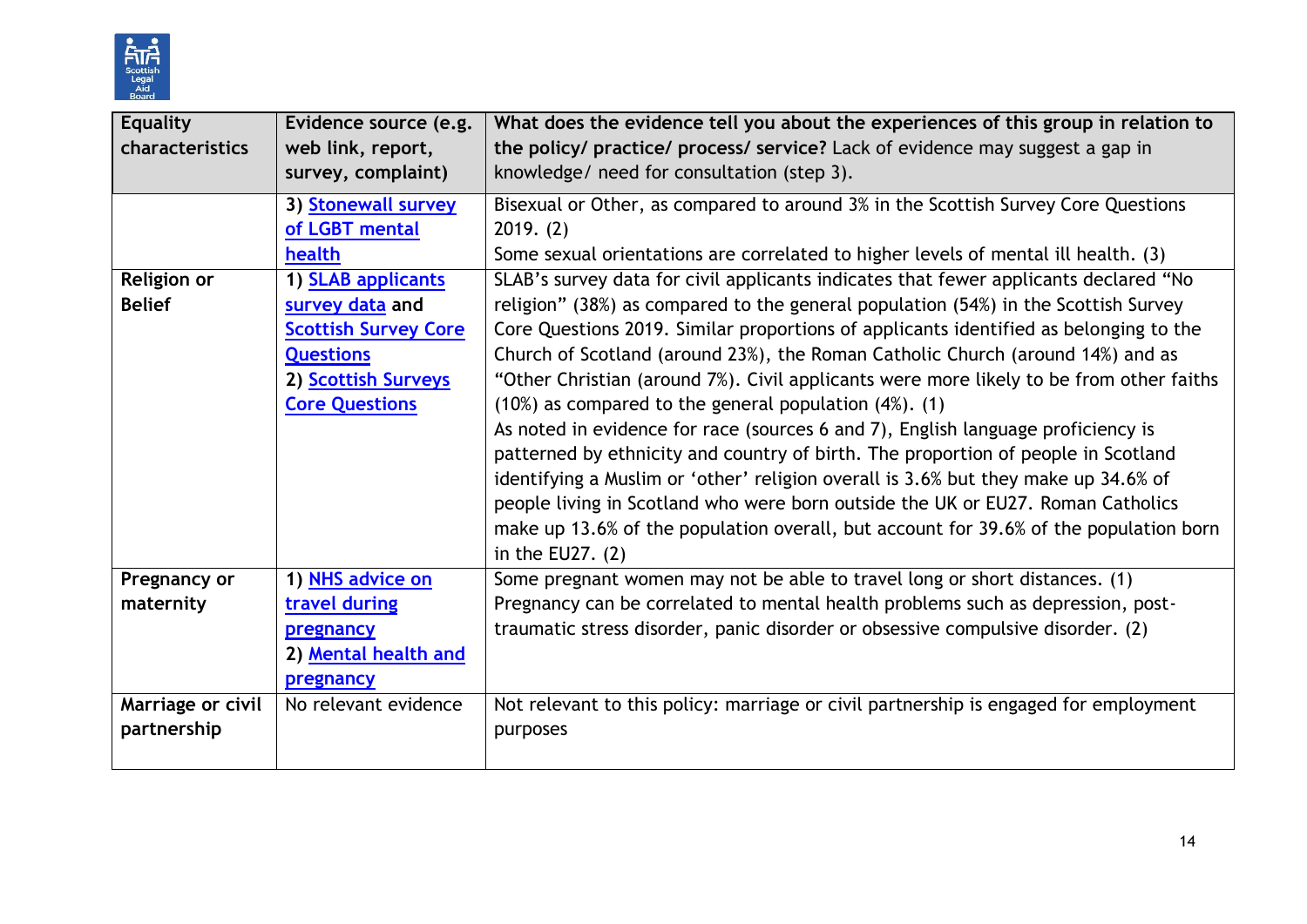

| Equality<br>characteristics | Evidence source (e.g.<br>web link, report,<br>survey, complaint) | What does the evidence tell you about the experiences of this group in relation to<br>the policy/ practice/ process/ service? Lack of evidence may suggest a gap in<br>knowledge/ need for consultation (step 3). |
|-----------------------------|------------------------------------------------------------------|-------------------------------------------------------------------------------------------------------------------------------------------------------------------------------------------------------------------|
| Care                        | 1) SLAB applicants                                               | Surveys indicate that PDSO clients (4%) and criminal legal aid applicants (8%) are more                                                                                                                           |
| Experienced                 | survey data and                                                  | likely than the general population to be currently looked after. The proportion for civil                                                                                                                         |
| <i>(corporate</i>           | collated statistics                                              | legal aid applicants and CLAO contacts and clients are similar to the general                                                                                                                                     |
| parenting duty)             | accessed from Who                                                | population. Both the PDSO (8%) and criminal applicants (13%) surveys showed higher                                                                                                                                |
|                             | <b>Cares? Scotland</b>                                           | levels of people being previously looked after as compared to civil applicant (3%) and                                                                                                                            |
|                             | 2) SLAB care                                                     | CLAO (6%) surveys. Surveys of people in custody (40%) and prison (25%) indicate high                                                                                                                              |
|                             | experience literature                                            | proportions of care experienced people involved in the criminal justice system. (1)                                                                                                                               |
|                             | review                                                           | Being care experienced is linked to higher levels of mental ill health. (3)                                                                                                                                       |

#### **2.2 Using the information above and your knowledge of the policy/ practice/ process/ service, summarise your overall assessment of how important and relevant the policy/ practice/ process/ service is likely to be for equality groups.**

The evidence indicates that the policy area is important and relevant to equality groups.

**2.3 Outcome of step 2 and next steps. Complete the table below to inform the next stage of the EqIA process.**

| Outcome of Step 2 following initial evidence gathering and         | Yes/No              | Next steps                                         |
|--------------------------------------------------------------------|---------------------|----------------------------------------------------|
| relevance to equality characteristics                              | $(Y \text{ or } N)$ |                                                    |
| There is no relevance to equality or our corporate parenting       | N                   | Proceed to Step 5: agree with decision makers      |
| duties                                                             |                     | that no EqIA is required based on current evidence |
| There is relevance to some or all of the equality groups and/      |                     | Proceed to Step 3: complete full EqIA              |
| or our corporate parenting duties                                  |                     |                                                    |
| It is unclear if there is relevance to some or all of the equality | N                   | Proceed to Step 3: complete full EqIA              |
| groups and/ or our corporate parenting duties                      |                     |                                                    |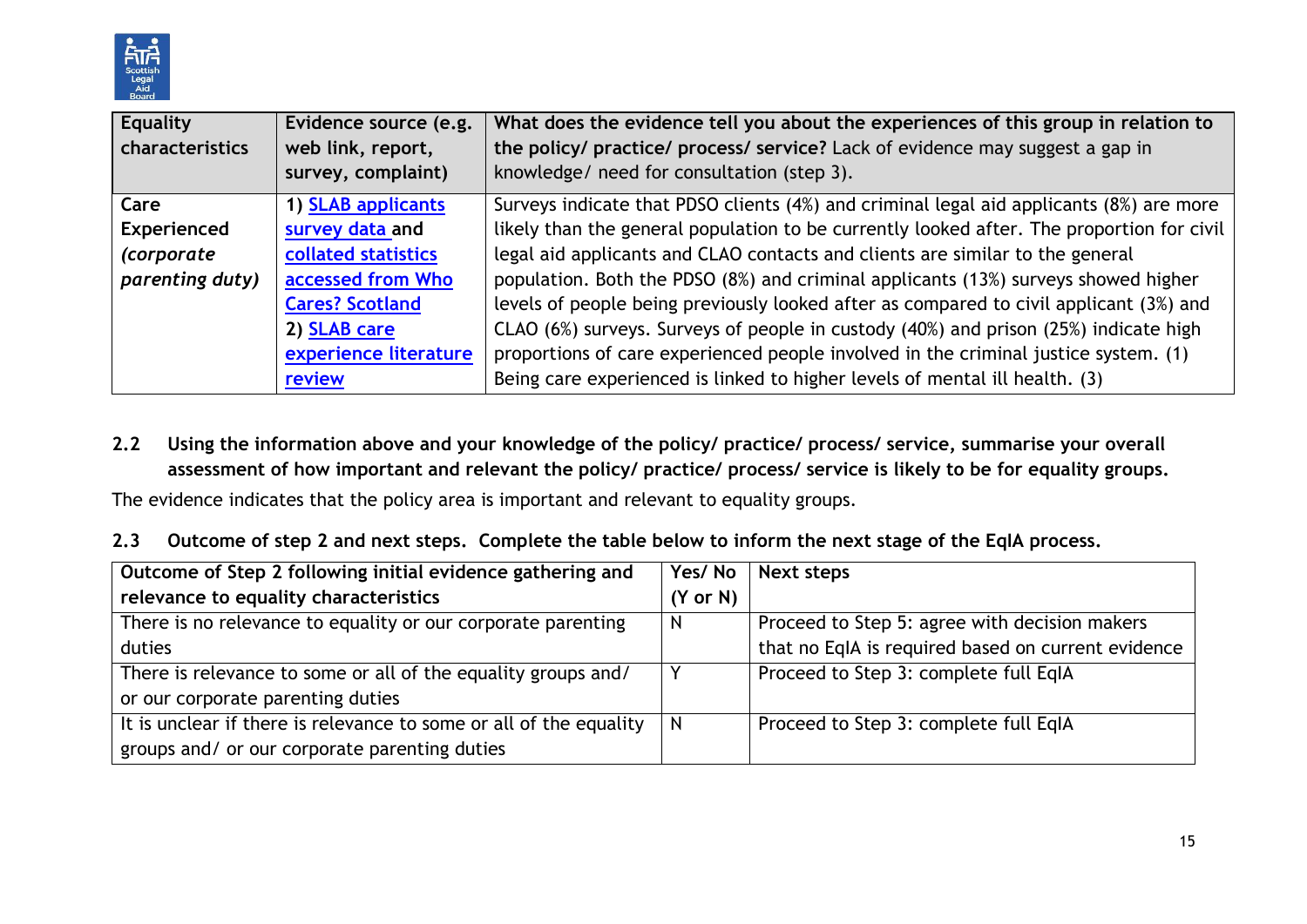

# **Step 3 – stakeholder involvement and consultation**

This step will help you to address any gaps in evidence identified in Step 2. Speaking to people who will be affected by your policy/ practice/ process/ service can help clarify the impact it will have on different equality groups.

**Remember that sufficient evidence is required for you to show 'due regard' to the likely or actual impact of your policy/ practice/ process/ service on equality groups. An inadequate analysis in an assessment may mean failure to meet the general duty**.

The Policy and Development team can help to identify appropriate ways to engage with external groups or to undertake research to fill evidence gaps.

**3.1 Do you/did you have any consultation or involvement planned for this policy/ practice/ process/ service?**  Yes

## **3.2 List all the stakeholder groups that you will talk to about this policy/ practice/ process/ service.**

We held stakeholder discussions with solicitors, advocates, auditors of court and law accountants. A written consultation was issued to these groups, as well as representative organisations for the most relevant equalities groups. The [consultation](https://www.slab.org.uk/news/consultation-launched-about-legal-aid-accounts-assessment/) ran from 24 September to 10 December.

## **3.3 What did you learn from the consultation/ involvement? Remember to record relevant actions in the assessment action log.**

Research work in Section 2 "[SLAB equality outcomes research](https://www.slab.org.uk/?download=file&file=17624)" was specifically an involvement exercise to assist in framing our equality outcomes, this highlighted the potential for SLAB's outcome that focusses on funding for adjustments on race/disability: "Equality outcome 1: People with disabilities and people who speak languages other than English can access our services and funding of appropriate communication support with ease."

We held discussions with key stakeholders in advance of the written consultation. These are summarised in Appendix B of the [written consultation document.](https://www.slab.org.uk/app/uploads/2021/09/SLAB-accounts-assessment-consultation.docx) The main aspect discussed in relation to equality groups was how SLAB would deal with those areas of law where longer meetings are the norm – would these be considered 'usual' in that area.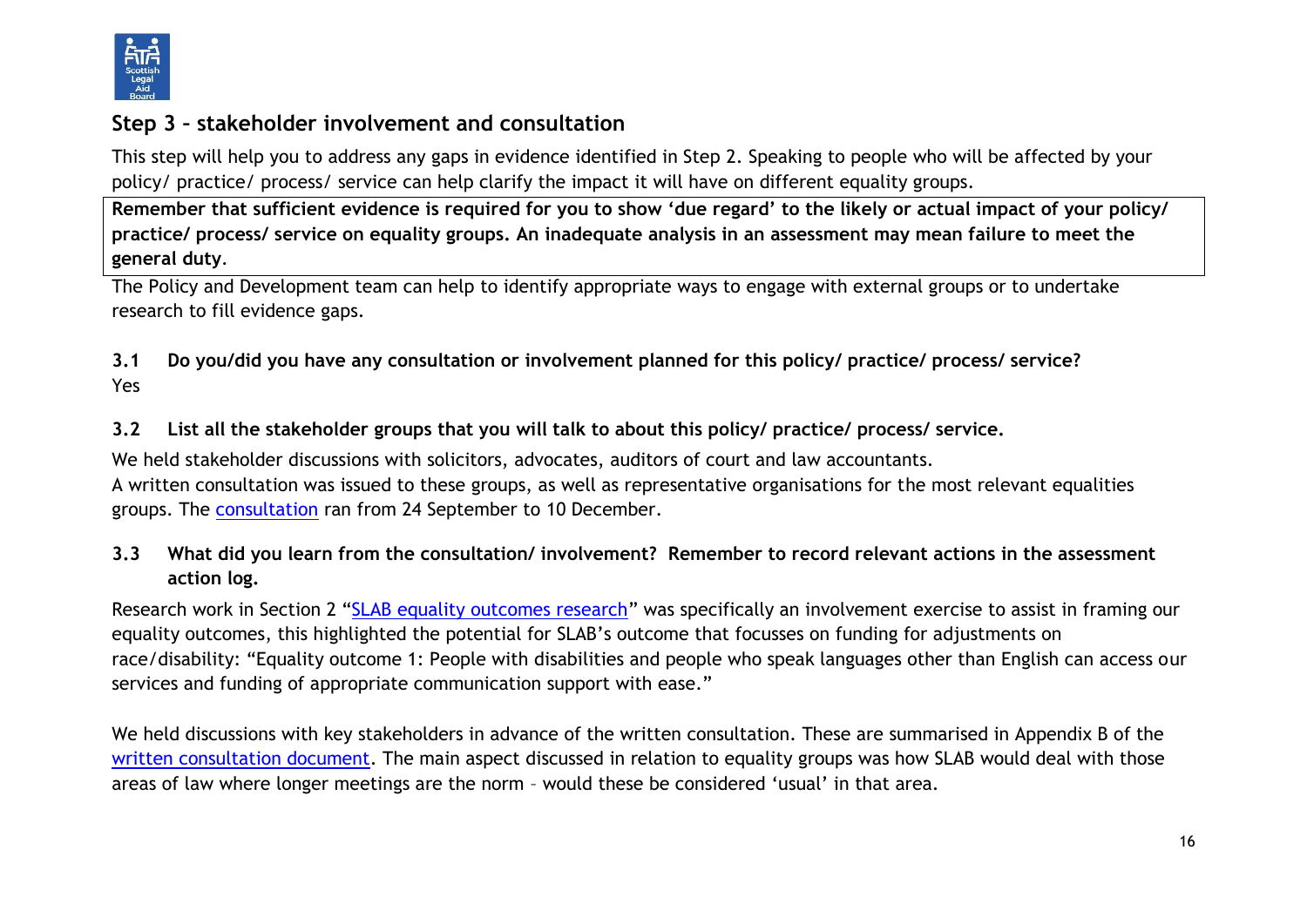

In response to the written consultation, the key concern was about how the policy works in practice where legal services provided that are 'unusual' (for example, in length of letter, duration of meeting, or provision of confirmatory letters) but needed due to the person's protected characteristics. The implications of the taxation standard that SLAB needs to apply was apparently not well understood by respondents, such as those who argued for an approach where individual entries in an account did not need to be justified: this would be contrary to the third party paying standard, where the need for each item of work must be evidenced by the solicitor or counsel. Our view is that communication about the taxation standard to solicitors and keeping up to date with practice to inform 'usual' and 'unusual' will be key to tackling these concerns. The policies themselves and the proposals were sound from an equalities point of view.

There was also concern about how clawback and contributions interact with cases that cost more due to a person's protected characteristics. This is being explored through separate work.

SLAB undertook detailed analysis of the written consultation and will respond to the main themes of the written consultation.

# **Step 4 - Impact on equality groups and steps to address these**

**4.1 Does the policy/ practice/ process/ service have any impacts (whether intended or unintended, positive or negative) on any of the equality characteristics?** 

| All characteristics where |                 |                 |           | Place 'X' in the relevant box(es) Describe the changes or actions (if any) you plan to take. |
|---------------------------|-----------------|-----------------|-----------|----------------------------------------------------------------------------------------------|
| an impact                 | <b>Positive</b> | <b>Negative</b> | <b>No</b> | E.g. to mitigate any impact, maximise the positive impact, or                                |
|                           | impacts         | impacts         | impact    | record your justification to not make changes despite the                                    |
|                           |                 |                 |           | potential for adverse impact.                                                                |
| potential to advance      |                 |                 |           | For all protected characteristics where there is a possible                                  |
| equality of opportunity   |                 |                 |           | discriminatory impact, we will highlight in external guidance                                |
|                           |                 |                 |           | what kinds of adjustments are possible and what kinds of                                     |
|                           |                 |                 |           | evidence is needed to justify these, in line with the taxation                               |
|                           |                 |                 |           | standard we are required to apply. We will highlight to                                      |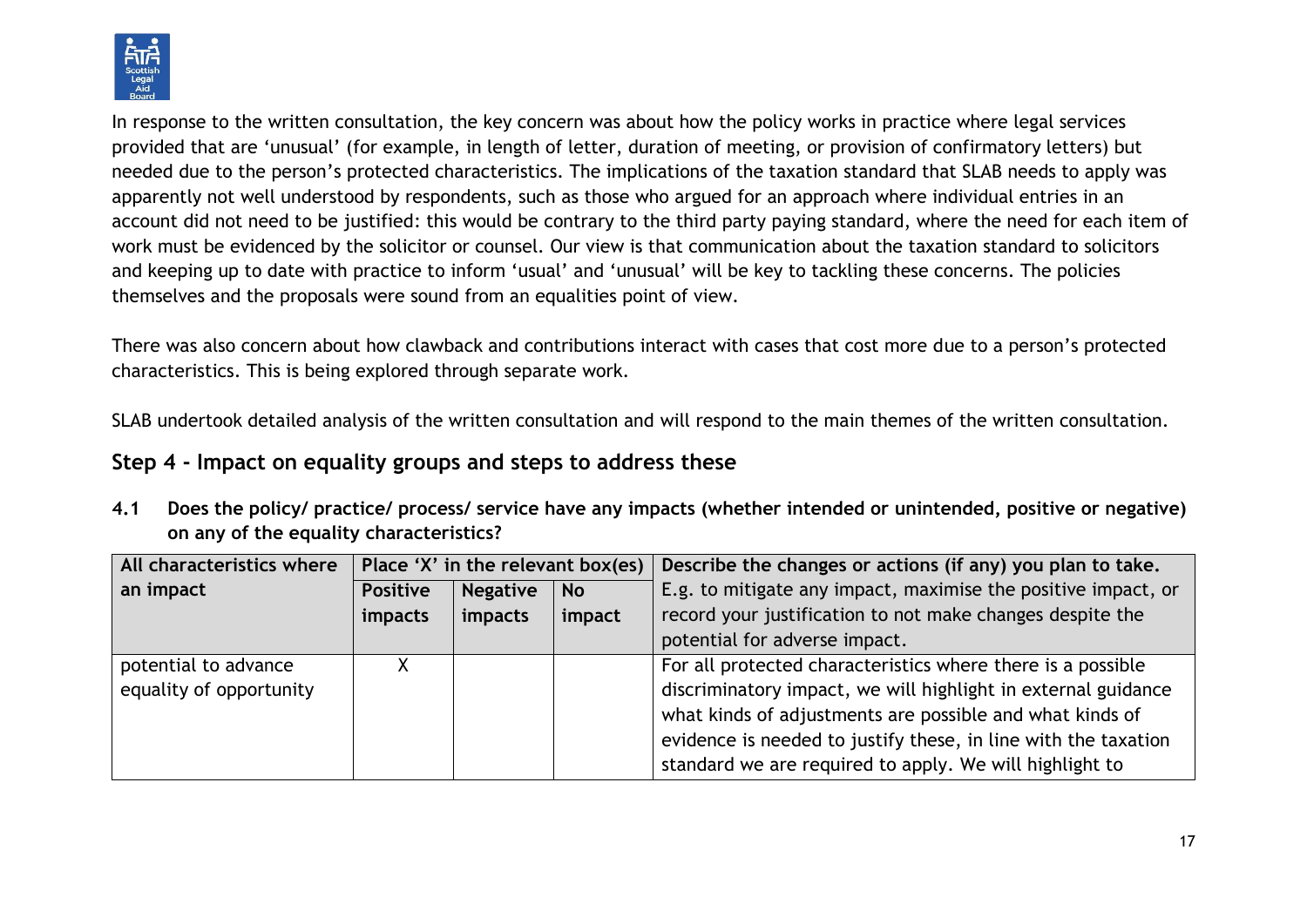

|  | I decision makers the range of ways that protected    |
|--|-------------------------------------------------------|
|  | characteristics can affect the service someone needs. |

| Age            |                 | Place 'X' in the relevant box(es) |           | Describe the changes or actions (if any) you plan to take.        |
|----------------|-----------------|-----------------------------------|-----------|-------------------------------------------------------------------|
|                | <b>Positive</b> | <b>Negative</b>                   | <b>No</b> | E.g. to mitigate any impact, maximise the positive impact, or     |
|                | impact          | impact                            | impact    | record your justification to not make changes despite the         |
|                |                 |                                   |           | potential for adverse impact.                                     |
| potential for  | $\overline{X}$  |                                   |           | There is potential for discrimination if no deviation was         |
| discrimination |                 |                                   |           | allowed in the funded legal services. For example, older          |
|                |                 |                                   |           | people are more likely to experience conditions that affect       |
|                |                 |                                   |           | their ability to travel to a solicitor (therefore requiring the   |
|                |                 |                                   |           | solicitor to travel to them) or to easily process and recall      |
|                |                 |                                   |           | complex information (therefore requiring a confirmatory           |
|                |                 |                                   |           | letter of the advice provided). Younger people up to age 18       |
|                |                 |                                   |           | have shorter attention spans and may therefore need a             |
|                |                 |                                   |           | number of shorter meetings or breaks within meetings. These       |
|                |                 |                                   |           | may not be 'usual' services provided by solicitors to clients,    |
|                |                 |                                   |           | but we can pay for them on receipt of a detailed narrative.       |
|                |                 |                                   |           | We have included a specific factor to take account of client      |
|                |                 |                                   |           | vulnerabilities in our policies for detailed fees, where          |
|                |                 |                                   |           | 'unusual' work is undertaken. Inclusive fees do not specify       |
|                |                 |                                   |           | what service is required to be delivered, giving leeway for       |
|                |                 |                                   |           | practitioners to adjust their service as needed. Where a          |
|                |                 |                                   |           | significant amount of additional work is required for a client,   |
|                |                 |                                   |           | there is the ability for solicitors to apply for their work to be |
|                |                 |                                   |           | funded on a detailed fee basis, or in civil legal aid to receive  |
|                |                 |                                   |           | add-on inclusive fees, to allow fair remuneration for the work    |
|                |                 |                                   |           | carried out.                                                      |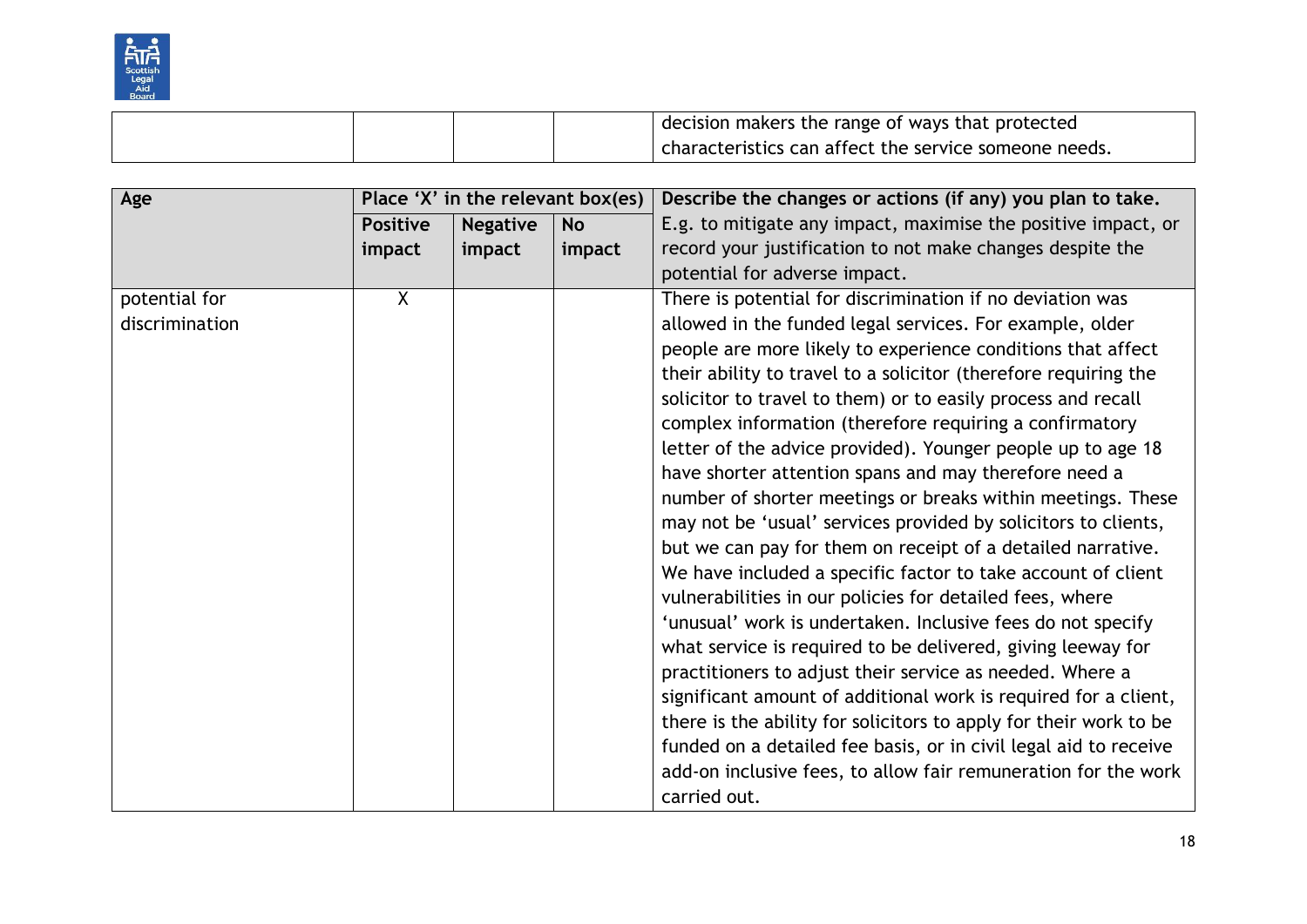

| potential for developing |  |                                                    |
|--------------------------|--|----------------------------------------------------|
| good relations           |  |                                                    |
| potential to advance     |  | Actions as set out in 'All characteristics' table. |
| equality of opportunity  |  |                                                    |

| Sex            | Place 'X' in the relevant box(es) |                 |           | Describe the changes or actions (if any) you plan to take.        |
|----------------|-----------------------------------|-----------------|-----------|-------------------------------------------------------------------|
|                | <b>Positive</b>                   | <b>Negative</b> | <b>No</b> | E.g. to mitigate any impact, maximise the positive impact, or     |
|                | <i>impacts</i>                    | impacts         | impact    | record your justification to not make changes despite the         |
|                |                                   |                 |           | potential for adverse impact.                                     |
| potential for  | X                                 |                 |           | There is potential for discrimination if no deviation was         |
| discrimination |                                   |                 |           | allowed in the funded legal services. For example, symptoms       |
|                |                                   |                 |           | associated with the male or female menopause may result in        |
|                |                                   |                 |           | lack of concentration and recall, affecting what legal services   |
|                |                                   |                 |           | need to be provided to individuals. A letter confirming the       |
|                |                                   |                 |           | advice provided may be needed, or a series of shorter             |
|                |                                   |                 |           | meetings.                                                         |
|                |                                   |                 |           | These may not be 'usual' services provided by solicitors to       |
|                |                                   |                 |           | clients, but we can pay for them on receipt of a detailed         |
|                |                                   |                 |           | narrative. We have included a specific factor to take account     |
|                |                                   |                 |           | of client vulnerabilities in our policies for detailed fees,      |
|                |                                   |                 |           | where 'unusual' work is undertaken. Inclusive fees do not         |
|                |                                   |                 |           | specify what service is required to be delivered, giving leeway   |
|                |                                   |                 |           | for practitioners to adjust their service as needed. Where a      |
|                |                                   |                 |           | significant amount of additional work is required for a client,   |
|                |                                   |                 |           | there is the ability for solicitors to apply for their work to be |
|                |                                   |                 |           | funded on a detailed fee basis, or in civil legal aid to receive  |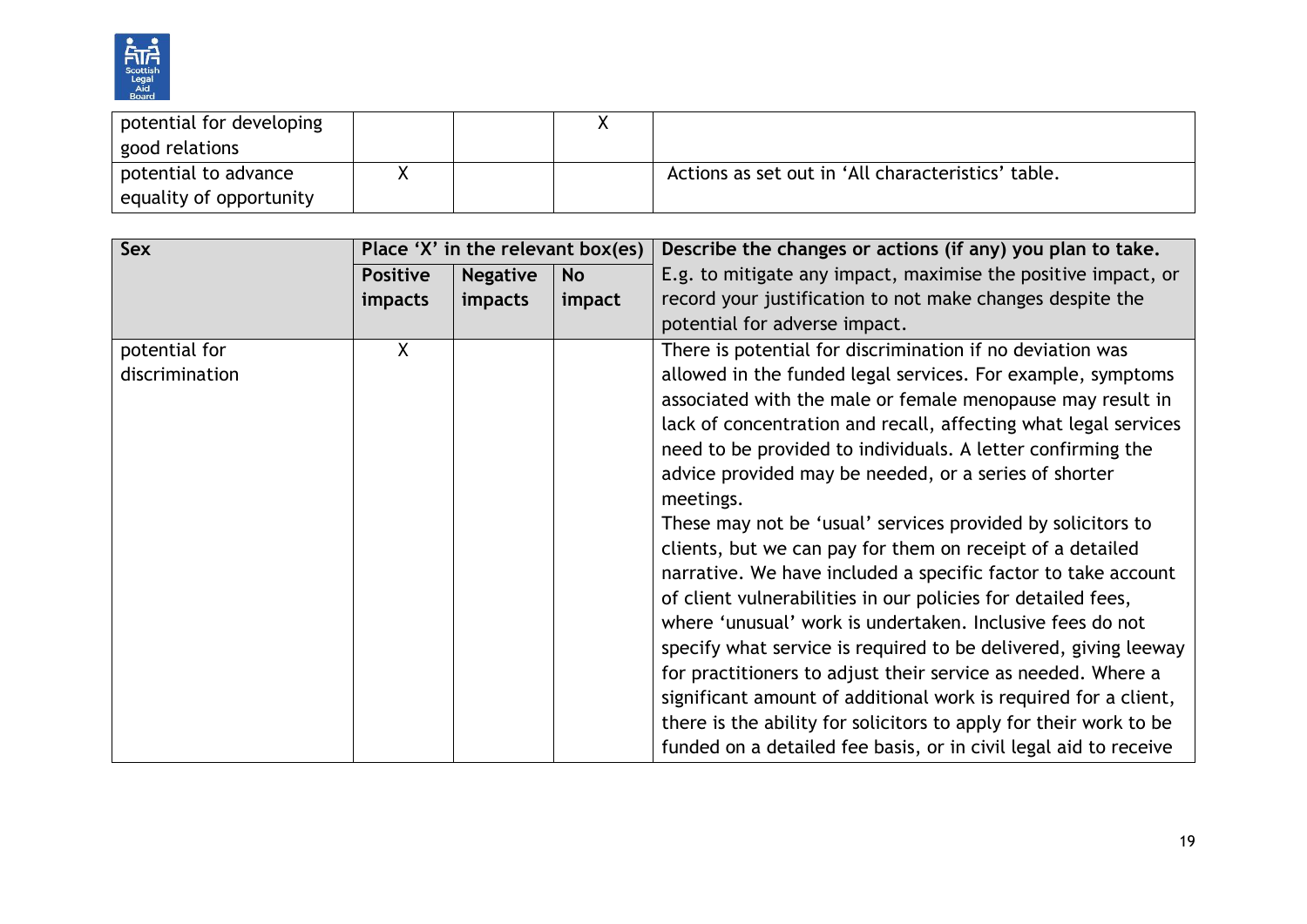

|                          |  | add-on inclusive fees, to allow fair remuneration for the work |
|--------------------------|--|----------------------------------------------------------------|
|                          |  | carried out.                                                   |
| potential for developing |  |                                                                |
| good relations           |  |                                                                |
| potential to advance     |  | Actions as set out in 'All characteristics' table.             |
| equality of opportunity  |  |                                                                |

| <b>Disability</b> | Place 'X' in the relevant box(es) |                 |           | Describe the changes or actions (if any) you plan to take.       |
|-------------------|-----------------------------------|-----------------|-----------|------------------------------------------------------------------|
|                   | <b>Positive</b>                   | <b>Negative</b> | No impact | E.g. to mitigate any impact, maximise the positive impact, or    |
|                   | <i>impacts</i>                    | impacts         |           | record your justification to not make changes despite the        |
|                   |                                   |                 |           | potential for adverse impact.                                    |
| potential for     | X                                 |                 |           | There is potential for discrimination if no deviation was        |
| discrimination    |                                   |                 |           | allowed in the funded legal services. For example, symptoms      |
|                   |                                   |                 |           | associated with mental ill health may result in lack of          |
|                   |                                   |                 |           | concentration and recall, affecting what legal services need to  |
|                   |                                   |                 |           | be provided to individuals. A letter confirming the advice       |
|                   |                                   |                 |           | provided may be needed, or a series of shorter meetings.         |
|                   |                                   |                 |           | Other examples include that we can fund communication in         |
|                   |                                   |                 |           | different formats if required as a result of a person's physical |
|                   |                                   |                 |           | disability, or allow for longer meetings if that would allow a   |
|                   |                                   |                 |           | solicitor to explain a situation clearly to a person with        |
|                   |                                   |                 |           | learning disabilities. Where a client with a disability is       |
|                   |                                   |                 |           | housebound or cannot otherwise travel to a solicitor's office,   |
|                   |                                   |                 |           | we can fund travel to their home by the solicitor. We can also   |
|                   |                                   |                 |           | fund a solicitor's reasonable waiting time where a client        |
|                   |                                   |                 |           | forgets an appointment with a solicitor.                         |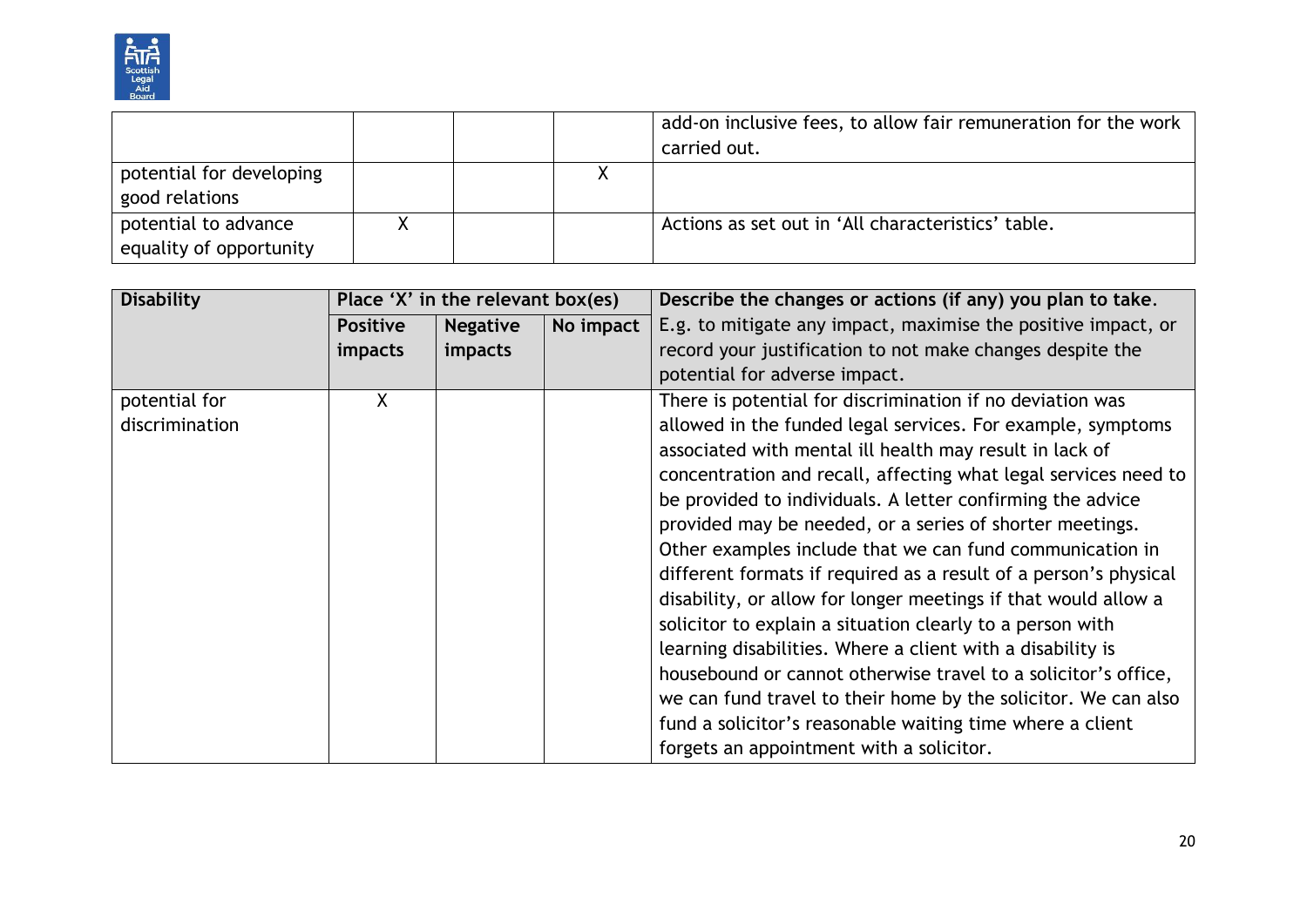

| These may not be 'usual' services provided by solicitors to<br>clients, but we can pay for them on receipt of a detailed                                                                                                                                      |
|---------------------------------------------------------------------------------------------------------------------------------------------------------------------------------------------------------------------------------------------------------------|
| narrative. We have included a specific factor to take account                                                                                                                                                                                                 |
| of client vulnerabilities in our policies for detailed fees, where                                                                                                                                                                                            |
| 'unusual' work is undertaken.                                                                                                                                                                                                                                 |
| Inclusive fees do not specify what service is required to be                                                                                                                                                                                                  |
| delivered, giving leeway for practitioners to adjust their                                                                                                                                                                                                    |
| service as needed. Where a significant amount of additional                                                                                                                                                                                                   |
| work is required for a client, there is the ability for solicitors                                                                                                                                                                                            |
| to apply for their work to be funded on a detailed fee basis,                                                                                                                                                                                                 |
| or in civil legal aid to receive add-on inclusive fees, to allow                                                                                                                                                                                              |
| fair remuneration for the work carried out.                                                                                                                                                                                                                   |
| There would be potential for discrimination if we did not fund<br>British Sign Language (BSL) interpreting, or set a standard rate<br>from which solicitors could not deviate. BSL interpreting is<br>covered by our general outlays policy, which allows for |
| reasonable remuneration for the service with no set rate. We                                                                                                                                                                                                  |
| are aware that BSL costs are likely to be higher than for                                                                                                                                                                                                     |
| spoken language interpreting, which is factored into our                                                                                                                                                                                                      |
| assessment of whether a particular charge is reasonable.                                                                                                                                                                                                      |
| There would be potential for discrimination if we did not fund                                                                                                                                                                                                |
| communication support professionals, such as BSL                                                                                                                                                                                                              |
| interpreters, as this mitigates the potential impact of                                                                                                                                                                                                       |
| extended family or support workers attending appointments                                                                                                                                                                                                     |
| where confidentiality can be an issue.                                                                                                                                                                                                                        |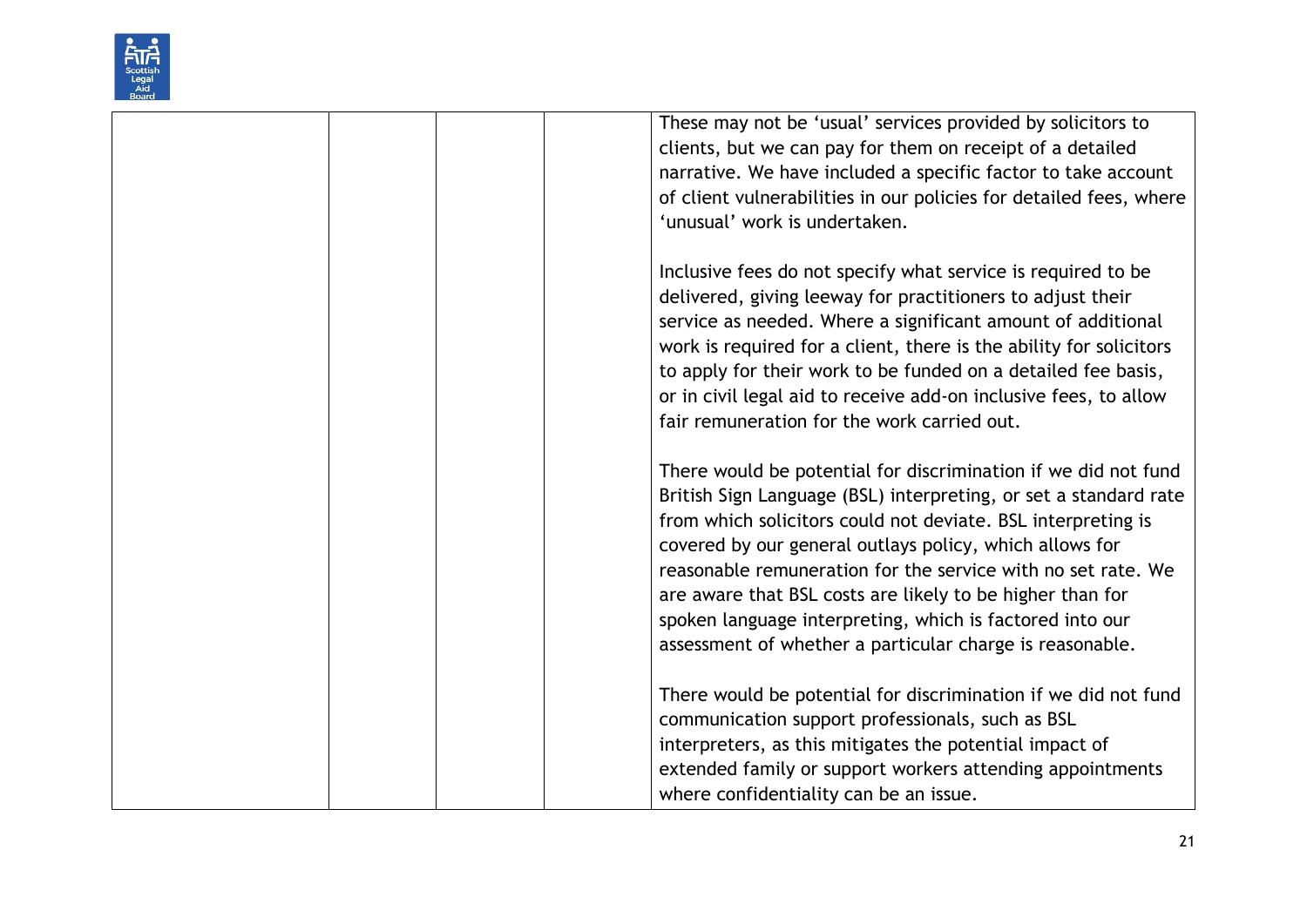

| potential for<br>developing good<br>relations   |  |                                                                                                                                                                                                                                                                                               |
|-------------------------------------------------|--|-----------------------------------------------------------------------------------------------------------------------------------------------------------------------------------------------------------------------------------------------------------------------------------------------|
| potential to advance<br>equality of opportunity |  | Actions as set out in 'All characteristics' table.<br>We are aware of the general fragility in supply and availability<br>of BSL interpreters in Scotland, therefore did not set a<br>standard rate which may reduce the number of interpreters<br>willing to work for legally aided clients. |

| <b>Gender Reassignment</b> | Place 'X' in the relevant box(es) |                 |           | Describe the changes or actions (if any) you plan to take.     |
|----------------------------|-----------------------------------|-----------------|-----------|----------------------------------------------------------------|
|                            | <b>Positive</b>                   | <b>Negative</b> | No impact | E.g. to mitigate any impact, maximise the positive impact, or  |
|                            | <i>impacts</i>                    | impacts         |           | record your justification to not make changes despite the      |
|                            |                                   |                 |           | potential for adverse impact.                                  |
| potential for              |                                   |                 | X.        | The limited evidence for this protected characteristic does    |
| discrimination             |                                   |                 |           | not highlight any impact in itself on the legal service people |
| potential for              |                                   |                 | X.        | require: impacts are due to the intersectionality with mental  |
| developing good            |                                   |                 |           | health.                                                        |
| relations                  |                                   |                 |           |                                                                |
| potential to advance       |                                   |                 |           |                                                                |
| equality of opportunity    |                                   |                 |           |                                                                |

| Race           | Place 'X' in the relevant box(es)               |         |  | Describe the changes or actions (if any) you plan to take.      |
|----------------|-------------------------------------------------|---------|--|-----------------------------------------------------------------|
|                | <b>Negative</b><br>No impact<br><b>Positive</b> |         |  | E.g. to mitigate any impact, maximise the positive impact, or   |
|                | impacts                                         | impacts |  | record your justification to not make changes despite the       |
|                |                                                 |         |  | potential for adverse impact.                                   |
| potential for  | X.                                              |         |  | There is potential for discrimination if we did not fund spoken |
| discrimination |                                                 |         |  | language interpreting and translation for those who need it.    |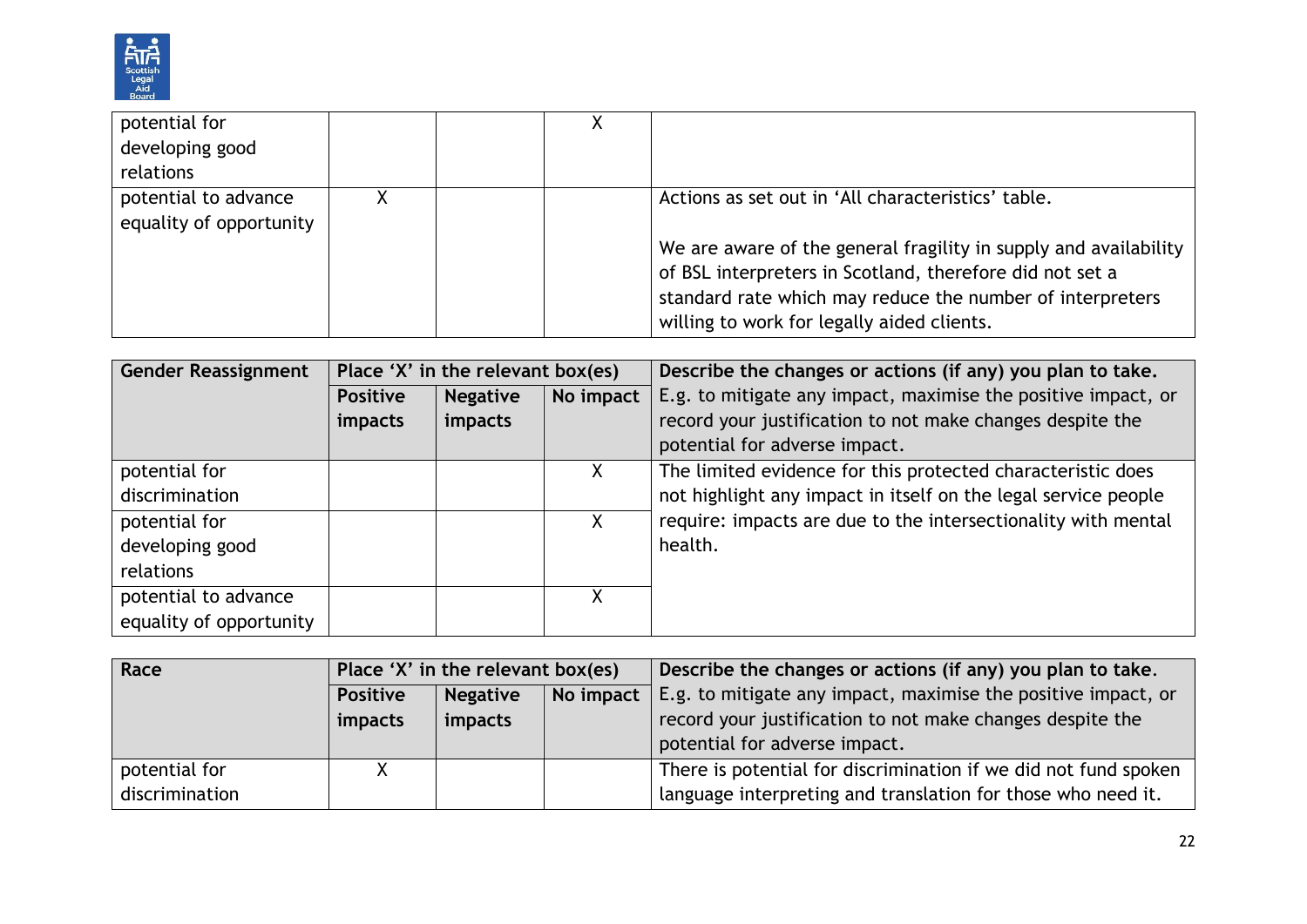

| This directly assists people to engage with the legal services<br>they need. This funding for professional services also<br>mitigates the potential impact of extended family or support<br>workers attending appointments where confidentiality can be<br>an issue.                                                                                                                                                                                                                                                                                                                                      |
|-----------------------------------------------------------------------------------------------------------------------------------------------------------------------------------------------------------------------------------------------------------------------------------------------------------------------------------------------------------------------------------------------------------------------------------------------------------------------------------------------------------------------------------------------------------------------------------------------------------|
| There is potential for discrimination if no deviation was<br>allowed in the funded legal services. For example, in asylum<br>cases the client may have severe post-traumatic stress<br>disorder (PTSD) associated with the circumstances of their<br>leaving their home country: longer meetings, or a series of<br>longer meetings, may be needed to build trust and deal with<br>the impact of symptoms associated with PTSD, such as<br>avoidance and hyperarousal. In these and other types of<br>cases, where spoken language interpreting is required this will<br>increase the length of meetings. |
| These longer meetings may not be 'usual' services provided by<br>solicitors to clients, but we can pay for them on receipt of a<br>detailed narrative. We have included a specific factor to take<br>account of client vulnerabilities in our policies for detailed<br>fees, where 'unusual' work is undertaken.                                                                                                                                                                                                                                                                                          |
| Inclusive fees do not specify what service is required to be<br>delivered, giving leeway for practitioners to adjust their<br>service as needed. Where a significant amount of additional<br>work is required for a client, there is the ability for solicitors<br>to apply for their work to be funded on a detailed fee basis,                                                                                                                                                                                                                                                                          |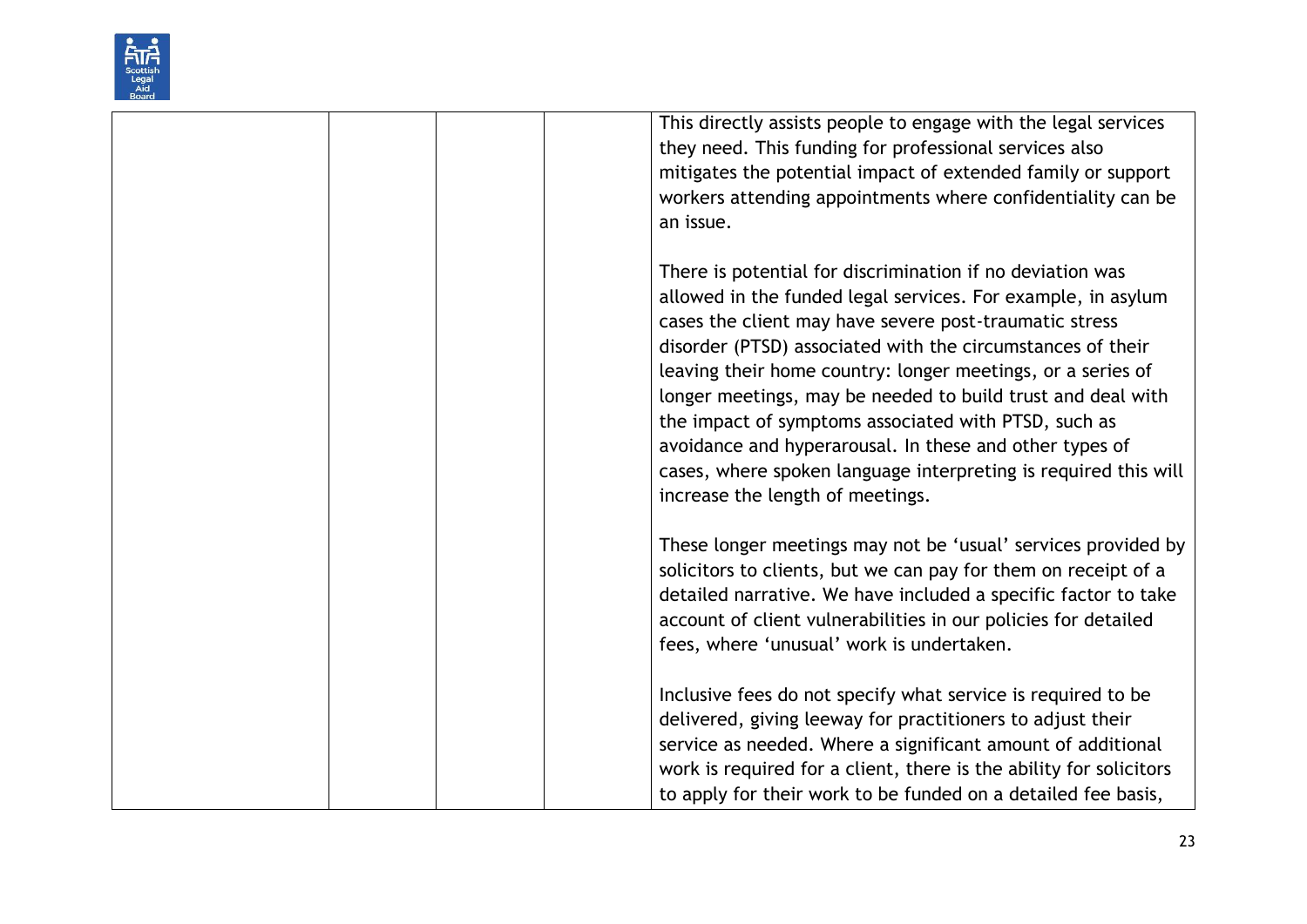

|                         |              |   | or in civil legal aid to receive add-on inclusive fees, to allow                                                        |
|-------------------------|--------------|---|-------------------------------------------------------------------------------------------------------------------------|
|                         |              |   | fair remuneration for the work carried out.                                                                             |
| potential for           |              | X |                                                                                                                         |
| developing good         |              |   |                                                                                                                         |
| relations               |              |   |                                                                                                                         |
| potential to advance    | $\mathsf{X}$ |   | Actions as set out in 'All characteristics' table.                                                                      |
| equality of opportunity |              |   |                                                                                                                         |
|                         |              |   | Our review of spoken language interpreting policy found that                                                            |
|                         |              |   | there was a healthy incoming supply of interpreters to join                                                             |
|                         |              |   | the register on the standard rates and terms provided in our                                                            |
|                         |              |   | policy. We will track leavers from the register in future to                                                            |
|                         |              |   | help us understand changes in the numbers of interpreters and                                                           |
|                         |              |   | if our rates are becoming uncompetitive.                                                                                |
|                         |              |   | Our review found that improvement could be made to how<br>transparent the process was for agreeing a rate or terms that |
|                         |              |   | deviated from the standard, where that was needed. We will                                                              |
|                         |              |   | implement a clear process via a letter of comfort for legal aid<br>cases.                                               |
|                         |              |   | We will highlight in communications and guidance that                                                                   |
|                         |              |   | interpreters and translators can be paid through interim                                                                |
|                         |              |   | payment schemes before the end of a case, to mitigate the                                                               |
|                         |              |   | impact of interpreters raising with SLAB that payment from                                                              |
|                         |              |   | solicitors can sometimes be delayed.                                                                                    |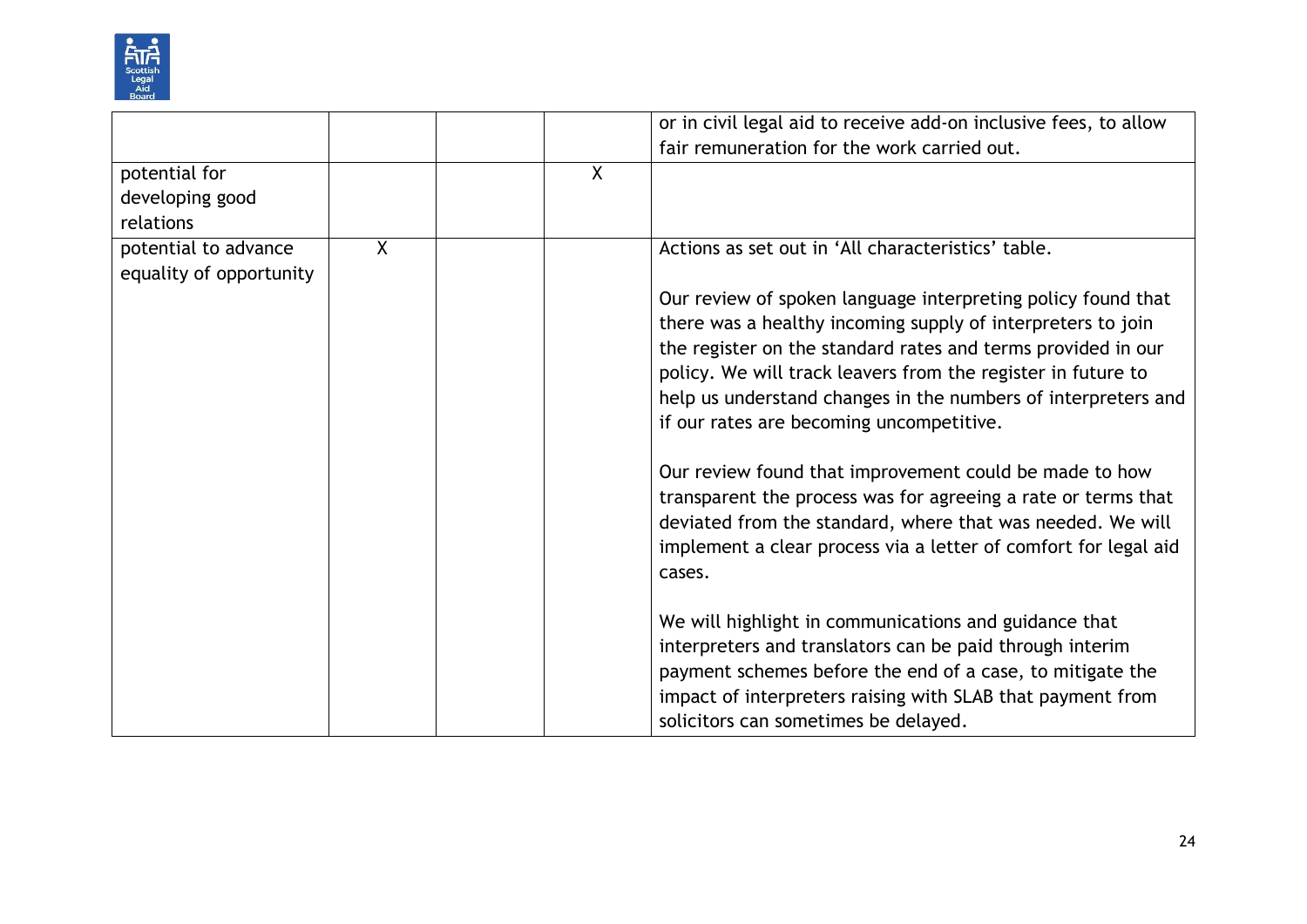

| <b>Religion or Belief</b> | Place 'X' in the relevant box(es) |                 |           | Describe the changes or actions (if any) you plan to take.    |  |
|---------------------------|-----------------------------------|-----------------|-----------|---------------------------------------------------------------|--|
|                           | <b>Positive</b>                   | <b>Negative</b> | No impact | E.g. to mitigate any impact, maximise the positive impact, or |  |
|                           | impacts                           | impacts         |           | record your justification to not make changes despite the     |  |
|                           |                                   |                 |           | potential for adverse impact.                                 |  |
| potential for             |                                   |                 |           | The evidence for this protected characteristic does not       |  |
| discrimination            |                                   |                 |           | highlight any impact in itself on the legal service people    |  |
| potential for             |                                   |                 | X         | require: impacts are due to the intersectionality with        |  |
| developing good           |                                   |                 |           | ethnicity, nationality and spoken language.                   |  |
| relations                 |                                   |                 |           |                                                               |  |
| potential to advance      |                                   |                 | χ         |                                                               |  |
| equality of opportunity   |                                   |                 |           |                                                               |  |

| <b>Sexual Orientation</b> | Place 'X' in the relevant box(es) |                 |           | Describe the changes or actions (if any) you plan to take.     |  |
|---------------------------|-----------------------------------|-----------------|-----------|----------------------------------------------------------------|--|
|                           | <b>Positive</b>                   | <b>Negative</b> | No impact | E.g. to mitigate any impact, maximise the positive impact, or  |  |
|                           | impacts                           | impacts         |           | record your justification to not make changes despite the      |  |
|                           |                                   |                 |           | potential for adverse impact.                                  |  |
| potential for             |                                   |                 | X.        | The limited evidence for this protected characteristic does    |  |
| discrimination            |                                   |                 |           | not highlight any impact in itself on the legal service people |  |
| potential for             |                                   |                 |           | require: impacts are due to the intersectionality with mental  |  |
| developing good           |                                   |                 |           | health.                                                        |  |
| relations                 |                                   |                 |           |                                                                |  |
| potential to advance      |                                   |                 |           |                                                                |  |
| equality of opportunity   |                                   |                 |           |                                                                |  |

| Pregnancy & Maternity   Place 'X' in the relevant box(es) |         |  | Describe the changes or actions (if any) you plan to take.                              |
|-----------------------------------------------------------|---------|--|-----------------------------------------------------------------------------------------|
| <b>Positive</b><br><b>Negative</b>                        |         |  | $\vert$ No impact $\vert$ E.g. to mitigate any impact, maximise the positive impact, or |
| <i>impacts</i>                                            | impacts |  |                                                                                         |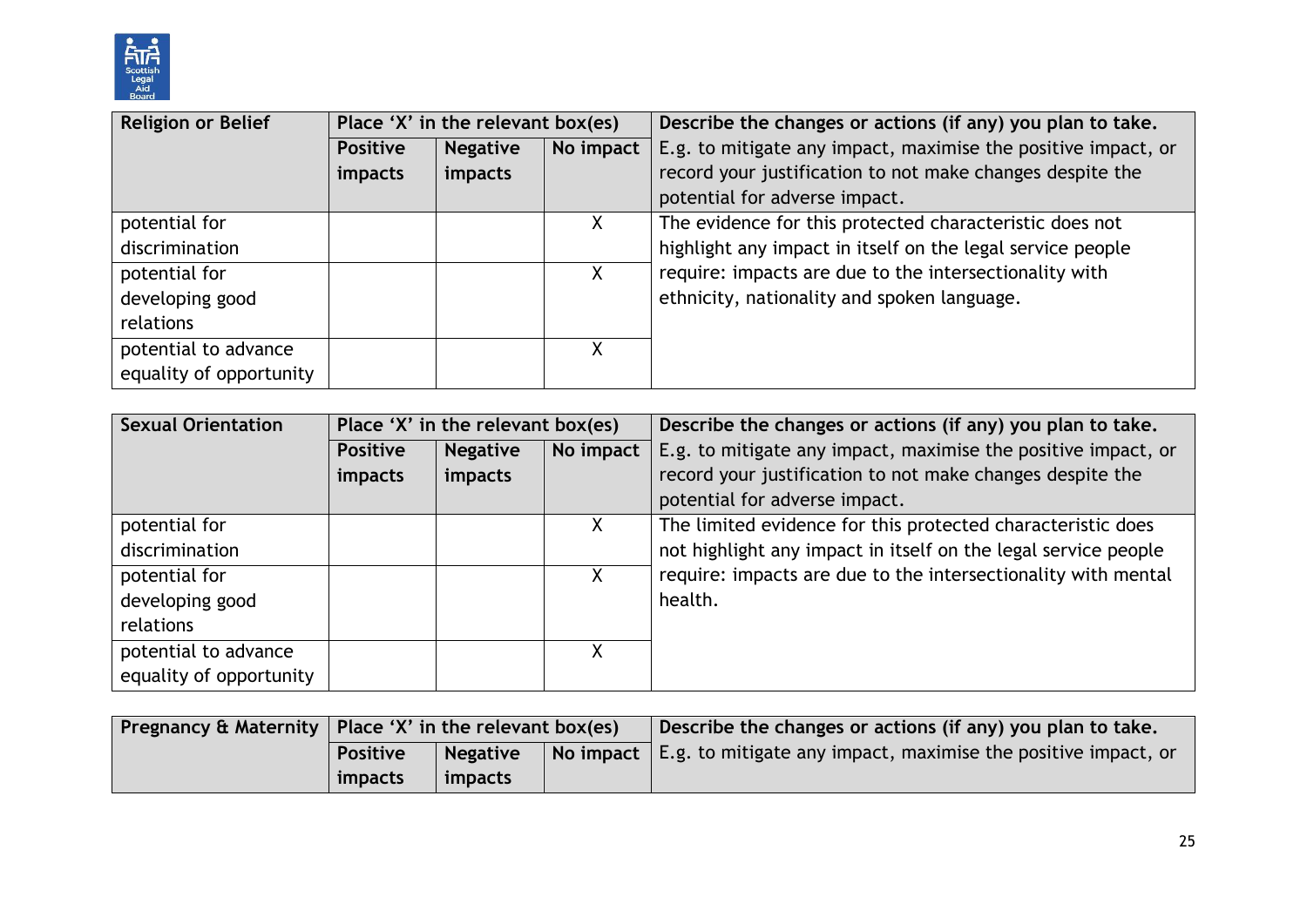

|                 |                |                | record your justification to not make changes despite the          |
|-----------------|----------------|----------------|--------------------------------------------------------------------|
|                 |                |                | potential for adverse impact.                                      |
| potential for   | $\overline{X}$ |                | There is potential for discrimination if no deviation was          |
| discrimination  |                |                | allowed in the funded legal services. For example, pregnant        |
|                 |                |                | women may not be able to travel to a solicitor's office, but       |
|                 |                |                | we can fund travel to their home by the solicitor. Where a         |
|                 |                |                | pregnant woman is experiencing mental health problems,             |
|                 |                |                | these may result in lack of concentration and recall, affecting    |
|                 |                |                | what legal services need to be provided. A letter confirming       |
|                 |                |                | the advice provided may be needed, or a series of shorter          |
|                 |                |                | meetings.                                                          |
|                 |                |                | These may not be 'usual' services provided by solicitors to        |
|                 |                |                | clients, but we can pay for them on receipt of a detailed          |
|                 |                |                | narrative. We have included a specific factor to take account      |
|                 |                |                | of client vulnerabilities in our policies for detailed fees, where |
|                 |                |                | 'unusual' work is undertaken.                                      |
|                 |                |                | Inclusive fees do not specify what service is required to be       |
|                 |                |                | delivered, giving leeway for practitioners to adjust their         |
|                 |                |                | service as needed. Where a significant amount of additional        |
|                 |                |                | work is required for a client, there is the ability for solicitors |
|                 |                |                | to apply for their work to be funded on a detailed fee basis,      |
|                 |                |                | or in civil legal aid to receive add-on inclusive fees, to allow   |
|                 |                |                | fair remuneration for the work carried out.                        |
| potential for   |                | $\overline{X}$ |                                                                    |
| developing good |                |                |                                                                    |
| relations       |                |                |                                                                    |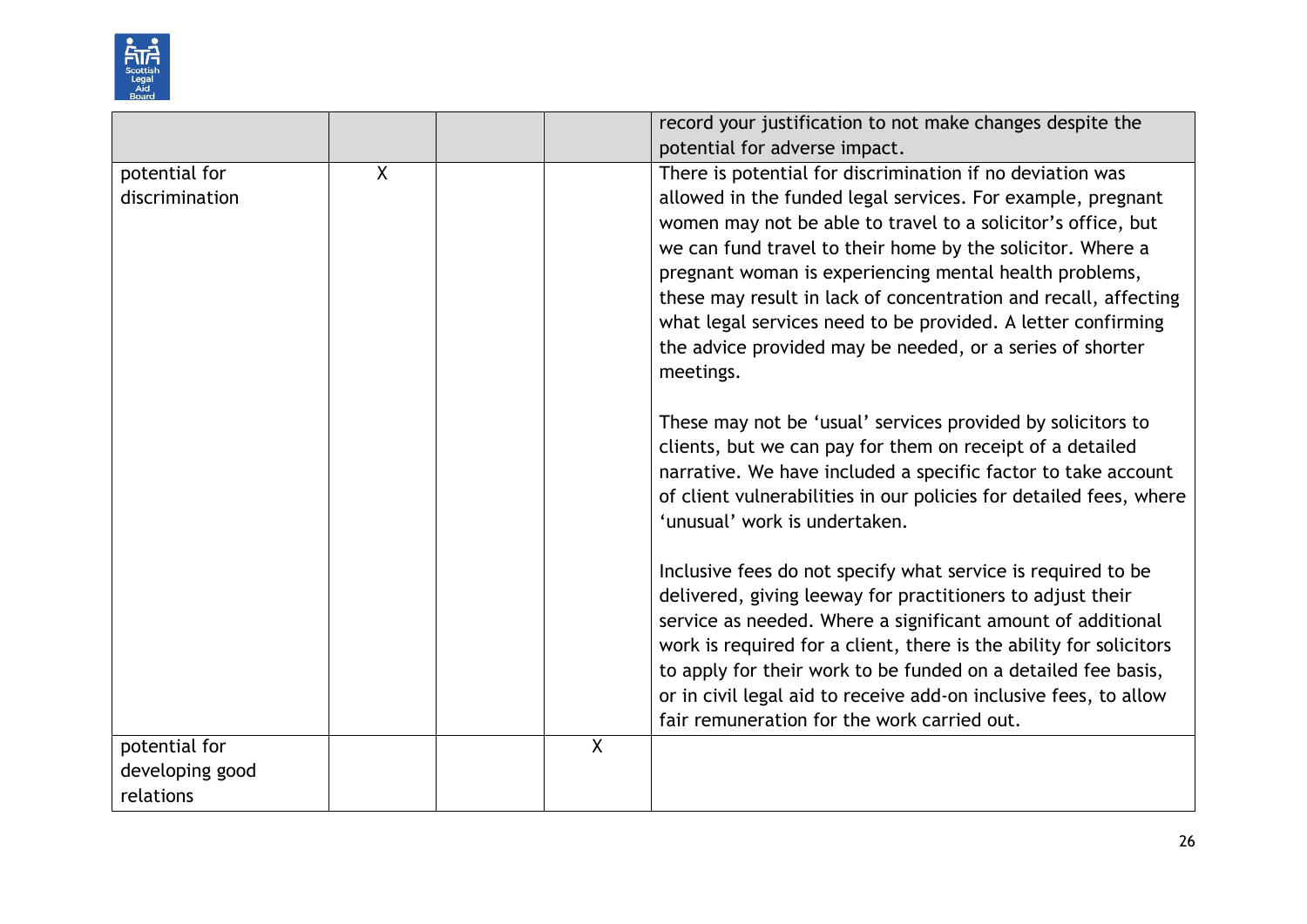

| potential<br>to advance      |  | ! characteristics' table.<br>Actions as set out in<br>∸All |
|------------------------------|--|------------------------------------------------------------|
| : opportunity<br>equality of |  |                                                            |

| Marriage & Civil        | Place 'X' in the relevant box(es) |                 |           | Describe the changes or actions (if any) you plan to take.    |
|-------------------------|-----------------------------------|-----------------|-----------|---------------------------------------------------------------|
| Partnership             | <b>Positive</b>                   | <b>Negative</b> | No impact | E.g. to mitigate any impact, maximise the positive impact, or |
|                         | impacts                           | impacts         |           | record your justification to not make changes despite the     |
|                         |                                   |                 |           | potential for adverse impact.                                 |
| potential for           |                                   |                 | X         | Not relevant to be considered for this policy.                |
| discrimination          |                                   |                 |           |                                                               |
| potential for           |                                   |                 | Χ         |                                                               |
| developing good         |                                   |                 |           |                                                               |
| relations               |                                   |                 |           |                                                               |
| potential to advance    |                                   |                 |           |                                                               |
| equality of opportunity |                                   |                 |           |                                                               |

| Care experienced        | Place 'X' in the relevant box(es) |                 |           | Describe the changes or actions (if any) you plan to take.                                 |  |
|-------------------------|-----------------------------------|-----------------|-----------|--------------------------------------------------------------------------------------------|--|
| young people            | <b>Positive</b>                   | <b>Negative</b> | No impact | E.g. to mitigate any impact, maximise the positive impact, or                              |  |
|                         | impacts                           | impacts         |           | record your justification to not make changes despite the<br>potential for adverse impact. |  |
| potential for           | χ                                 |                 |           | The evidence for care experienced young people suggests that                               |  |
| discrimination          |                                   |                 |           | impacts on the legal services they require will flow from the                              |  |
|                         |                                   |                 |           | intersectionality with mental health and age.                                              |  |
| potential for           |                                   |                 |           |                                                                                            |  |
| developing good         |                                   |                 |           |                                                                                            |  |
| relations               |                                   |                 |           |                                                                                            |  |
| potential to advance    | X                                 |                 |           | Actions as set out in 'All characteristics' table.                                         |  |
| equality of opportunity |                                   |                 |           |                                                                                            |  |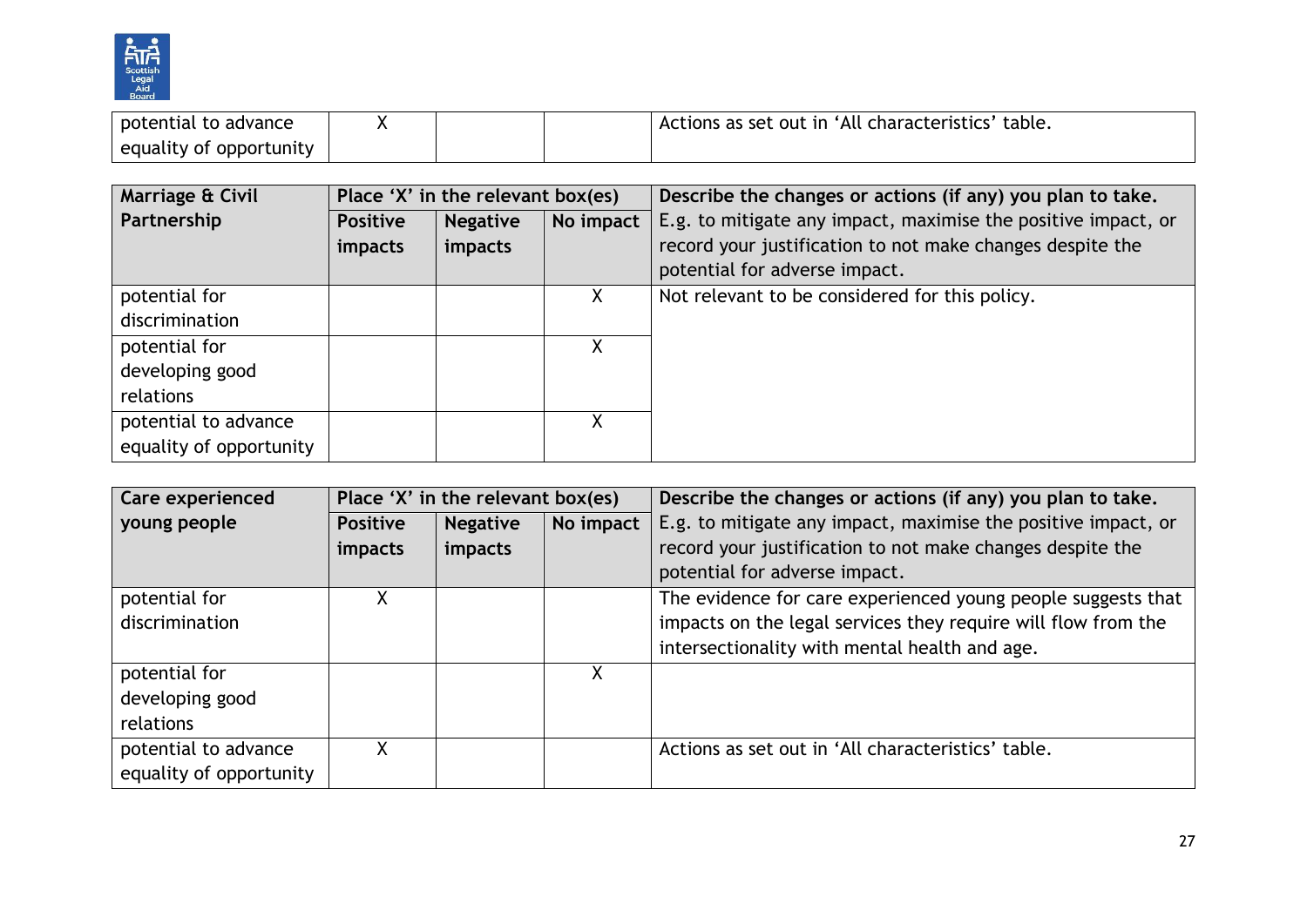

**4.2 Describe how the assessment so far might affect other areas of this policy/ practice/ process/ service and/ or project timeline?** 

The assessment so far indicates that a key consideration is clear guidance for our decision-makers and for those submitting accounts. The findings will be carried into the development of Decision Makers Guidance and external guidance.

We should also ensure that there is a clear process for solicitors whose client needs interpreting or translation for a "rarely" encountered language" that needs to be paid above the standard rate or outwith standard terms available for spoken languages. We also need to monitor the spoken languages interpreters register to identify those leaving the register, as well as those joining, to give us better information about the supply of services at SLAB's standard rates and terms.

**4.3 Having considered the potential or actual impacts of your policy/ practice/ process/ service on equality groups, you should now record the outcome of this assessment below**. Choose from one of the following (mark with an X or delete as appropriate):

| Please select (X) | Implications for the policy/ practice/ process/ service                                                    |  |  |  |  |
|-------------------|------------------------------------------------------------------------------------------------------------|--|--|--|--|
|                   | No major change                                                                                            |  |  |  |  |
|                   | Your assessment demonstrates that the policy/ practice/ process/ service is robust. The evidence shows     |  |  |  |  |
|                   | no potential for unlawful discrimination and that you have taken all opportunities to advance equality of  |  |  |  |  |
|                   | opportunity and foster good relations, subject to continuing monitoring and review.                        |  |  |  |  |
|                   | Adjust the policy/ practice/ process/ service                                                              |  |  |  |  |
| X                 | You need to take steps to remove any barriers, to better advance equality of to foster good relations. You |  |  |  |  |
|                   | have set actions to address this and have clear ways of monitoring the impact of the policy/ practice/     |  |  |  |  |
|                   | process/ service when implemented.                                                                         |  |  |  |  |
|                   | Continue the policy/ practice/ process/ service with adverse impact                                        |  |  |  |  |
|                   | The policy/ practice/ process/ service will continue despite the potential for adverse impact. You have    |  |  |  |  |
|                   | justified this with this assessment and shown how this decision is compatible with our obligations under   |  |  |  |  |
|                   | the public sector equality duty. When you believe any discrimination can be objectively justified you must |  |  |  |  |
|                   | record in this assessment what this is and how the decision was reached.                                   |  |  |  |  |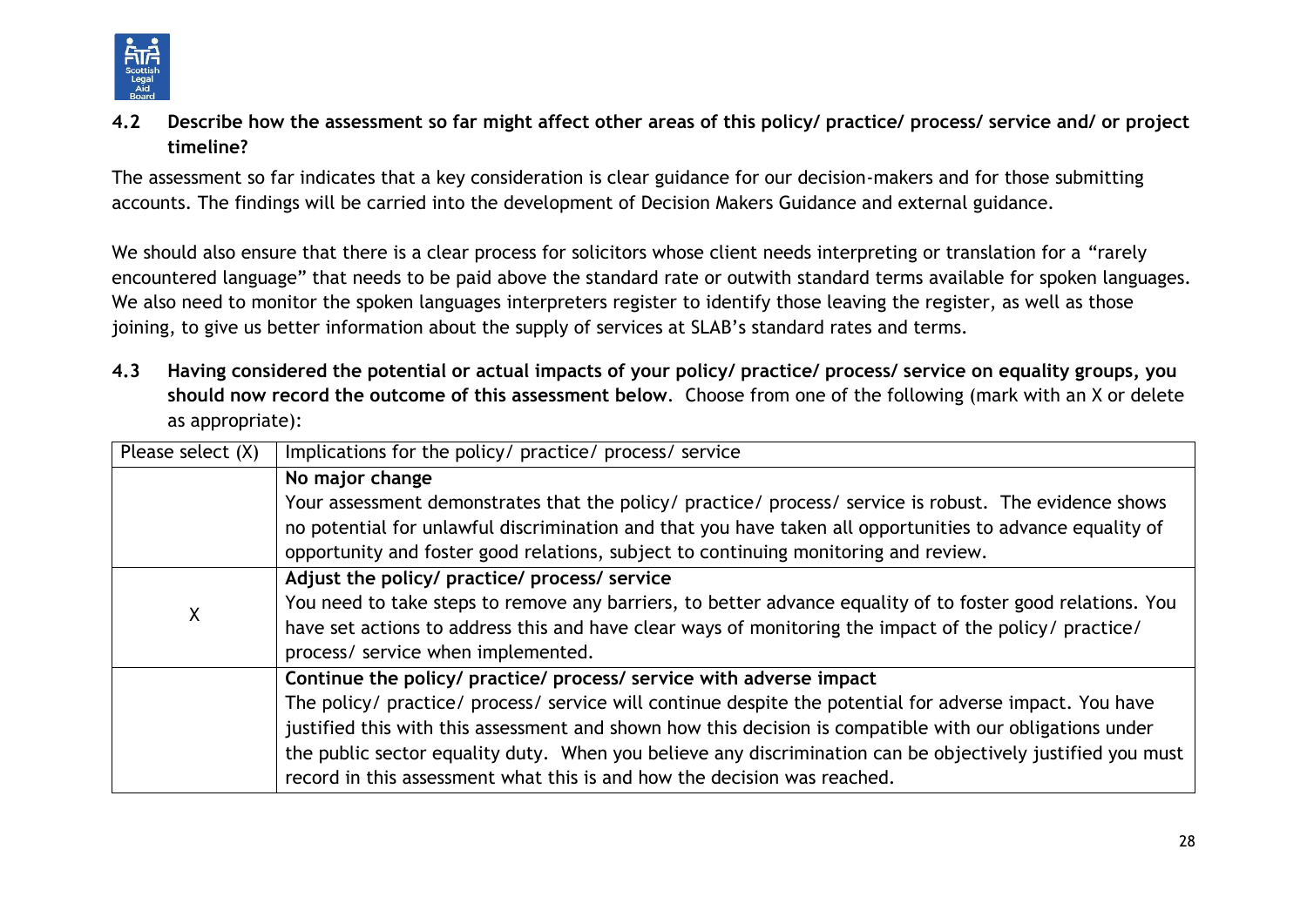

**Stop and remove the policy/ practice/ process/ service** The policy/ practice/ process/ service will not be implemented due to adverse effects that are not justified and cannot be mitigated.

# **Step 5 - Discuss and review the assessment with decision makers and governance structures**

You **must** discuss the findings of this assessment with senior decision makers during the lifetime of the project/ review and before you finalise the assessment. Relevant groups include, but are not limited to, a Project Board, Executive Team or Board members. EqIA should be on every project board agenda therefore only note dates where key decisions have been made (e.g. draft EqIA sign off, discussion about consultation response).

**5.1 Record details of the groups you report to about this policy/ practice/ process/ service and impact assessment.**  Include t**he date you presented progress** to each group and an **extract from the minutes** to reflect the discussion.

We reported to the Legal Assistance Policy Committee on 21 March 2021, which comprises senior decision makers and SLAB Board members, on the overall approach to reasonableness in the taxation standard. This highlighted that a person's vulnerabilities, including any arising from a protected characteristic, was a specific factor taken into consideration when considering what charges to allow and at what level – where we have discretion.

Colleagues from the equalities team and accounts team discussed key issues drawn from a review of the draft EqIA and accounts assessment documentation on 26 May 2021, this covered: the evidence needed to accept a higher charge related to a person's protected characteristic; how we need to be careful in use of language in the "usual/ unusual" framing; who is eligible for payments for adjustments from the Legal Aid Fund; how higher rates for rarely encountered spoken languages can be accommodated in our interpreting and translation policy; how travel by the solicitor to a vulnerable person may be accommodated; and the way in which the relationship between SLAB and solicitors means we have no control over the services provided.

A further meeting between the equalities and accounts teams to clarify further who is eligible for payments for adjustments from the Legal Aid Fund was held on 23 June 2021, to include ordinary and professional witnesses.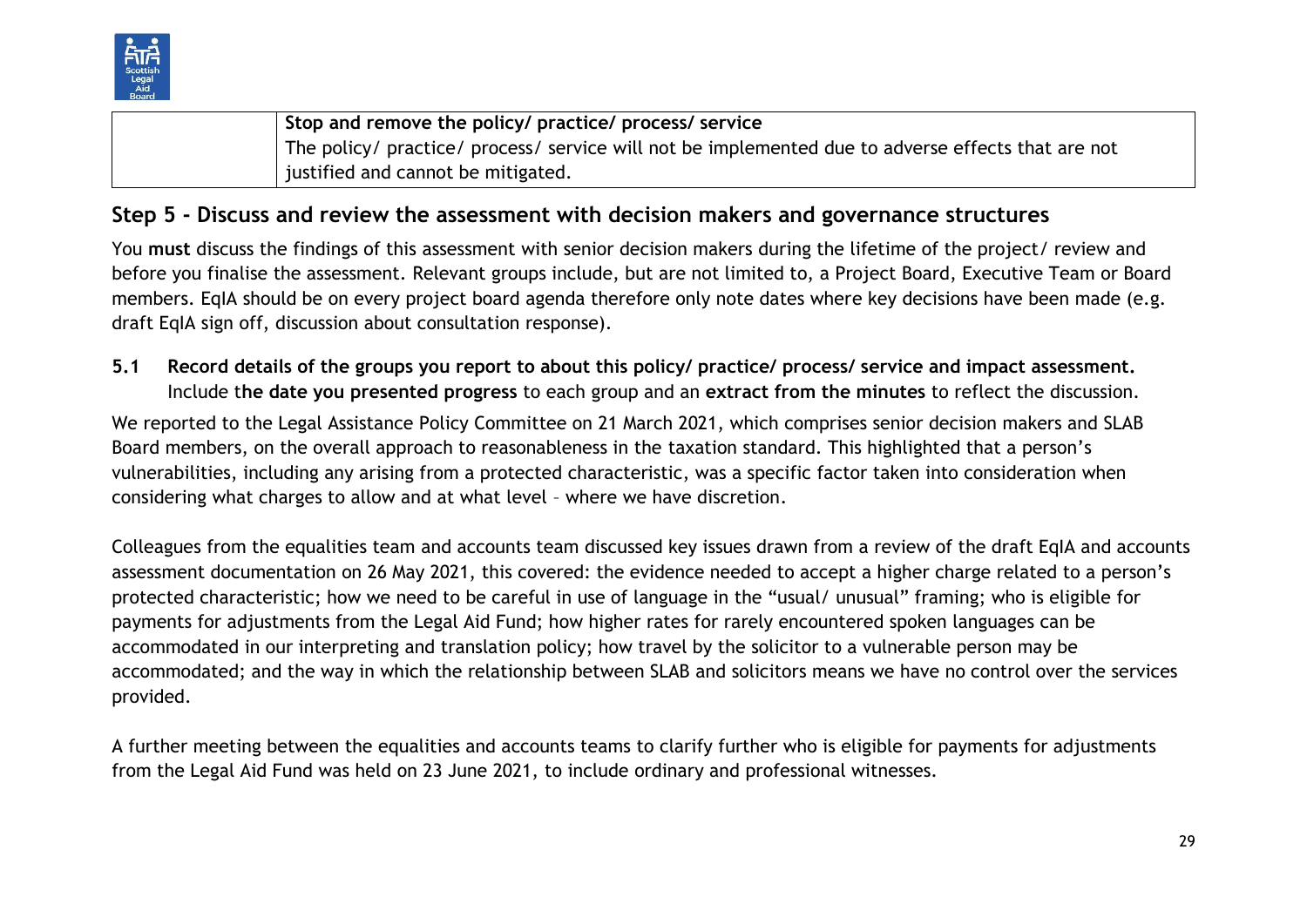

These key equalities issues were submitted for discussion at the GALA Review meeting, comprising senior decision makers at SLAB, on 28 July 2021.

We reported to the Legal Assistance Policy Committee, on 6 September 2021 to seek their advice on the written consultation document. This included specific reference to and questions on equalities considerations. In December 2021, policy and accounts team colleagues discussed the part-completed EqIA with a focus on the measures and

actions that will be required to implement the policy.

The part-completed EqIA was provided to the GALA Review meeting in December 2021 for their review. It was noted that if particular equalities groups appear underrepresented in Legal Aid it was not within our control but we can have appropriate policies in place to recognise the characteristics of those who do get legal aid. We may want to make it clear that the only basis on which we can apply a policy which enables us to recognise the needs of specific groups is for solicitors to provide that information. This section should make it clear that we need solicitors to provide the information so that we can determine if certain charges in the account are a result of particular client needs. The evidence sources within the EqIA were noted and it was agreed that there was a lot of material that would be useful for others in SLAB in relation to our evidence on our user groups. The data sources are to be saved down to the EqIA folders, announced and make accessible to managers. The EqIA is to be updated to ensure it reflects specifically that the solicitor is an intermediary between SLAB and the client and SLAB does not have a mechanism to identify equality characteristics without being informed by the solicitor.

The full final EqIA was discussed at the GALA review meeting on 2 February 2022. The EqIA was approved subject to minor amendments to style and an additional action to consider how we can best assist solicitors and counsel in providing the required equalities related information for our assessment.

# **Step 6 – Post-implementation actions and monitoring impact**

**6.1 Record any ongoing actions below.** This can be copied from the project action log or elsewhere in this assessment and should include timescales and person/ team responsible. If there are no outstanding items please make this clear.

Create system to monitor leavers, as well as joiners to the register for spoken language interpreters.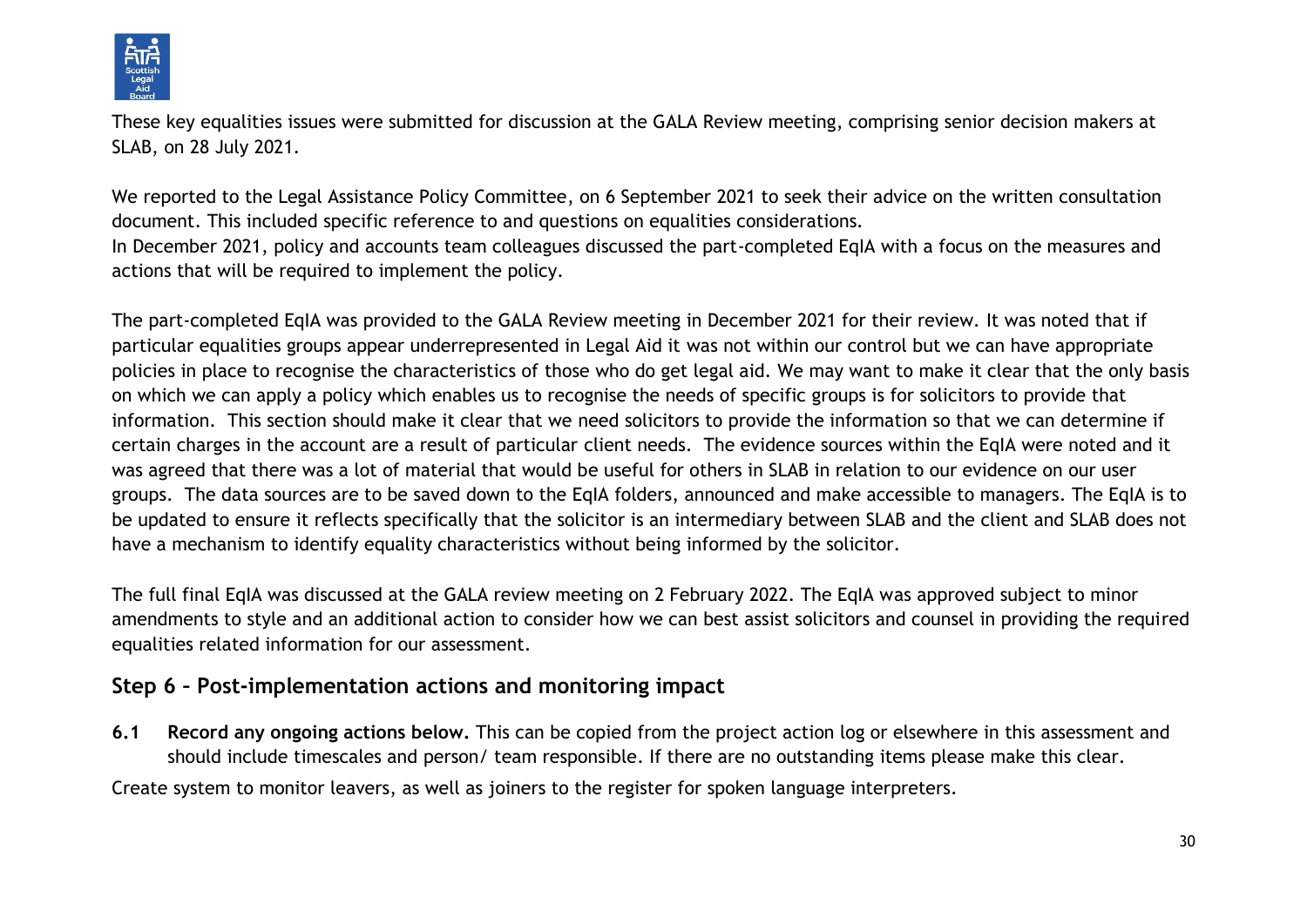

Develop decision makers' guidance and external guidance for solicitors and counsel, which draws on the evidence and analysis in the EqIA.

Consider how we can best assist solicitors and counsel to provide the required equalities related information for our assessment, with the least burden.

Communicate with practitioners about the taxation standard.

Set up and maintain discussion groups with stakeholders to maintain SLAB's knowledge of 'usual' and 'unusual'.

- **6.2 Note here how you intend to monitor the impact of this policy/ practice/ process/ service on equality groups**. In the table below you should:
	- list the relevant measures,
	- Identify who or which team is responsible for implementing or monitoring any changes
	- Where the measure will be reported to ensure any issues can be acted on as appropriate.

| Measure                                                | Lead department/ individual | Reporting (where/ frequency) |
|--------------------------------------------------------|-----------------------------|------------------------------|
| Review cases covered by detailed fees to monitor       | <b>ICQU</b>                 | Annually, reporting to       |
| consistency in the application of usual/unusual        |                             | <b>Executive Team</b>        |
| Review cases covered by detailed fees to monitor       | <b>ICQU</b>                 | Annually, reporting to       |
| consistency in the application of the factor           |                             | <b>Executive Team</b>        |
| "whether the client's particular vulnerabilities       |                             |                              |
| impacted on work required"                             |                             |                              |
| Review any cases where payment for British Sign        | <b>Accounts managers</b>    | Annually, reporting to       |
| Language interpreting is sought but costs are          |                             | <b>Executive Team</b>        |
| abated, to identify any issue in the application of    |                             |                              |
| our general outlays policy to this activity            |                             |                              |
| Review any cases where payment or letter of            | <b>Accounts managers</b>    | Annually, reporting to       |
| comfort for spoken language interpreting /             |                             | <b>Executive Team</b>        |
| translation is sought but letter is refused or cost is |                             |                              |
| abated, to identify any issue in the application of    |                             |                              |